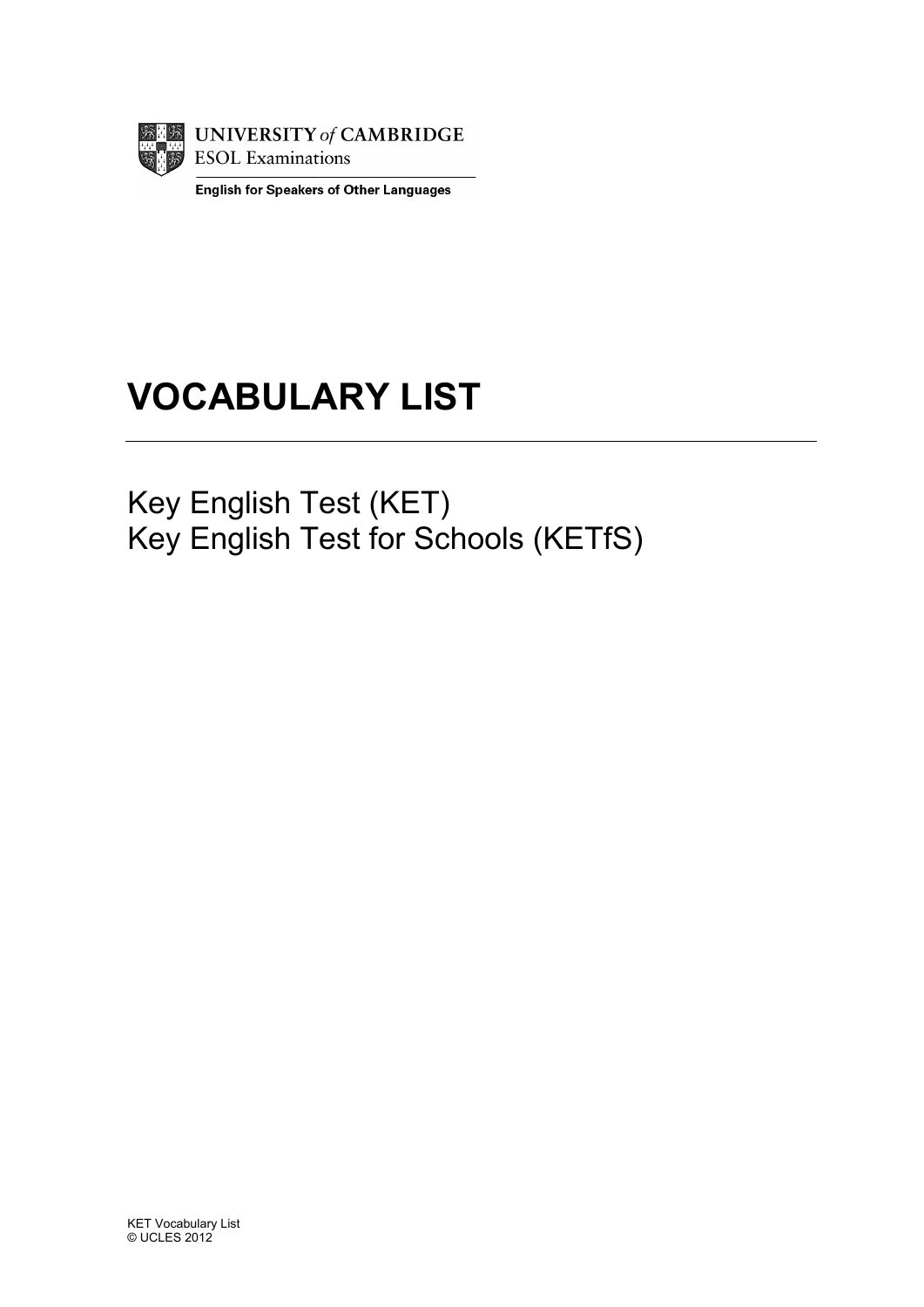#### **Introduction to the KET Vocabulary List**

The KET Vocabulary List gives teachers a guide to the vocabulary needed when preparing students for the KET and KET for Schools examinations.

#### **Background to the list**

The KET Vocabulary List was originally developed by Cambridge ESOL in consultation with external consultants to guide item writers who produce materials for the KET examination. It drew on vocabulary from the Council of Europe's Waystage (1990) specification and other vocabulary which corpus evidence shows is high frequency.

The list covers vocabulary appropriate to the A2 level on the Common European Framework of Reference (CEFR) and includes receptive vocabulary (words that the candidate is expected to understand but which is not the focus of a question) and productive vocabulary (words that the candidate needs to know in order to answer a question).

The list does not provide an exhaustive list of all words which appear on the KET and KET for Schools question papers and candidates should not confine their study of vocabulary to the list alone.

#### **How the list is updated**

The vocabulary of English changes over time, with words being added and other words falling into disuse. In order to maintain its currency, the KET Vocabulary List is updated on an annual basis, with the decision to add or remove words being informed by reference to the **Cambridge Learner Corpus** and **English Vocabulary Profile.** 

The **Cambridge Learner Corpus** is a collection of over 44 million words of English, based upon evidence of language use by learners from all over the world and from which the **English Vocabulary Profile** has developed. The **English Vocabulary Profile** shows the most common words and phrases that learners of English need to know in British or American English. The meaning of each word or phrase in the wordlists has been assigned a level between A1 and B2 on the CEFR.

A preview version of the **English Vocabulary Profile** can be accessed by visiting the website: http://www.englishprofile.org

#### **Organisation of the list**

#### • **Word sets**

Some categories of words that a learner at this level might be expected to know, e.g. days of the week, are not included in the alphabetical list but are listed in Appendix 1. Although 'grammar words' (pronouns, modal verbs, etc.) are included, the Language Specifications section of the KET and KET for Schools Handbooks (available from www.cambridgeesol.org) should be consulted for a more complete listing.

#### • **Exemplification**

Example phrases and sentences showing how words might be used are given only where words with different meanings need to be constrained. For example, *bank* is followed by 'I changed my money in a bank' – this shows that *bank* is limited to the idea of a financial institution: candidates are not expected to know other meanings, such as 'a river bank'.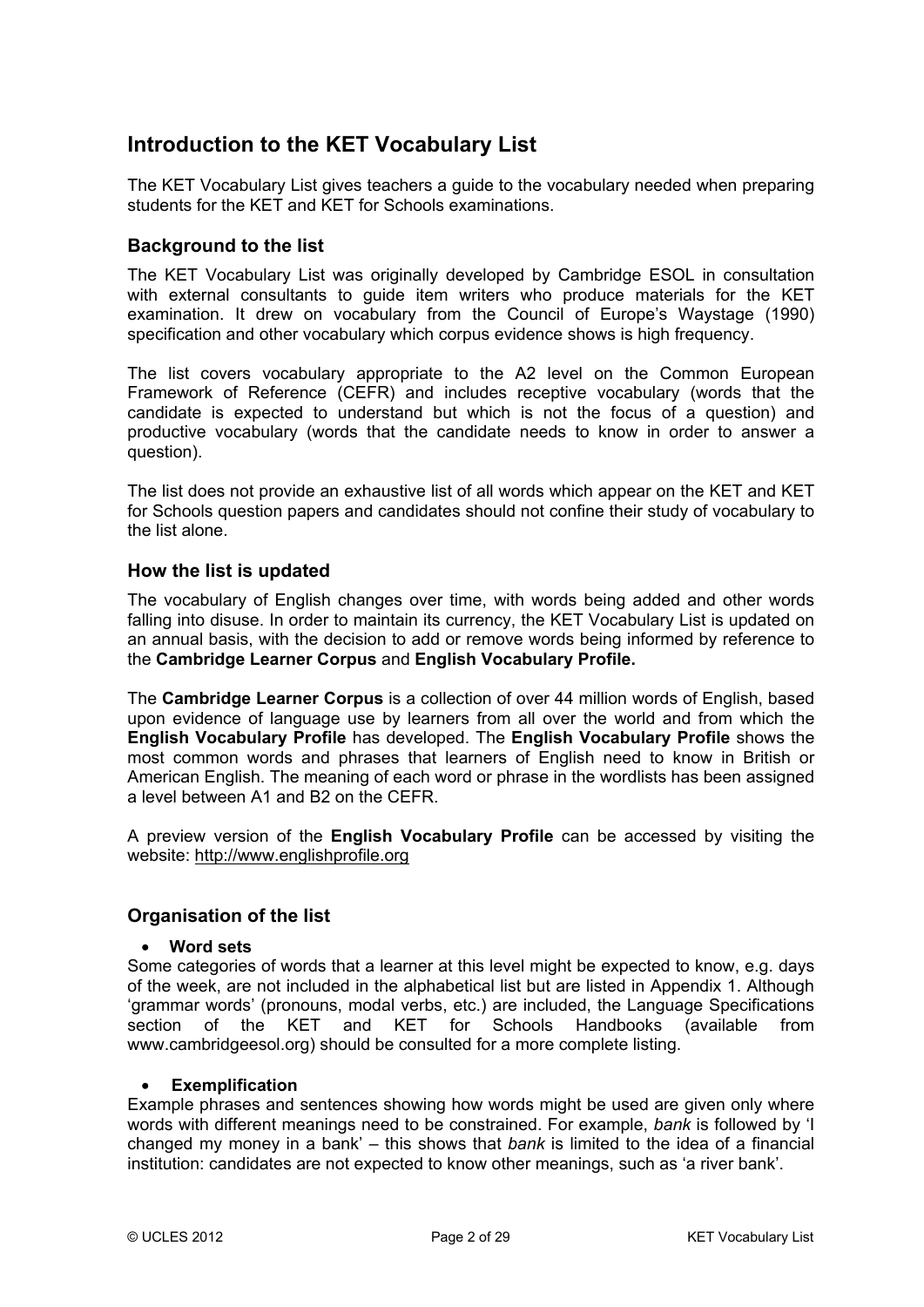#### • **Multi-word verbs**

All multi-word (or phrasal) verbs that a KET or KET for Schools candidate might be expected to know are included in the list. These verbs include 'literal' verbs (i.e. where the meaning is transparent), e.g. *sit down*, *go out* and 'non-literal' verbs, e.g. *look after*, *get up*.

#### • **Topic lists**

In Appendix 2, words have been grouped together under common KET and/or KET for Schools themes, such as 'Food and Drink', 'House and Home' and 'Sport'.

#### **Unsuitable topics**

Cambridge ESOL examinations must not contain anything that might offend or upset candidates, potentially affect their performance or distract them during the examination. A number of 'sensitive' topics are considered unsuitable for use in KET and KET for Schools, for example war and politics, and vocabulary relating to these is not included in the KET Vocabulary List.

#### **Personal vocabulary**

The content of the KET Vocabulary List is general in nature and is unlikely to cover completely the productive vocabulary that may be required by candidates. Candidates should know the specific lexis they will need to describe themselves and their lives, for example hobbies, likes and dislikes.

#### **Abbreviations**

Abbreviations used in the KET Vocabulary List are:

| abbrev | abbreviation or acronym | mv       | modal verb           |
|--------|-------------------------|----------|----------------------|
| adj    | adjective               | n        | noun                 |
| adv    | adverb                  | phr v    | phrasal verb         |
| av     | auxiliary verb          | pl       | plural               |
| Am Eng | American English        | prep     | preposition          |
| Br Eng | <b>British English</b>  | prep phr | prepositional phrase |
| conj   | conjunction             | pron     | pronoun              |
| det    | determiner              | sing     | singular             |
| exclam | exclamation             | v        | verb                 |

#### **Summary of points to be noted**

- The list does not include every word that may appear on a KET or KET for Schools paper.
- The list covers receptive and productive vocabulary.
- The list is updated every year.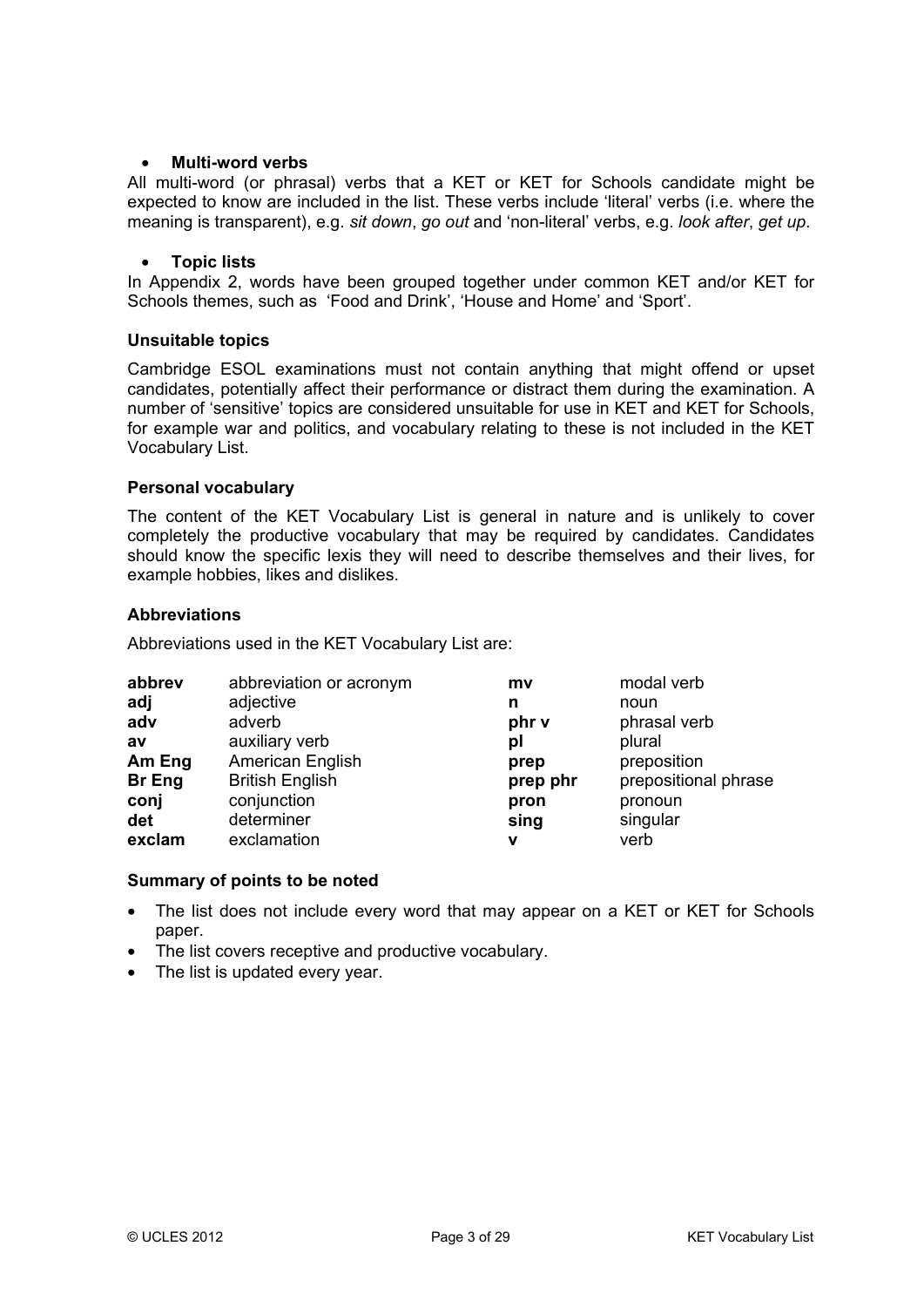## **A**

a/an **(det)**  able **(adj)**  • be able to about **(adv & prep)**  • What about a cold drink? • I have about £3. **(adv)** • a book about animals **(prep)** above **(adv & prep)**  accident **(n)** across **(adv & prep)**  • The bank's across the road. • He walked across the bridge. act **(n & v)**  activity **(n)** actor **(n)**  actually **(adv)**  ad **(n)**  • an ad on TV add **(v)** address **(n)**  adult **(adj & n)**  advanced **(adj)**  adventure **(n)**  advertisement **(n)**  advice **(n)** aeroplane **(n)** afraid **(adj)**  after **(adv & prep)**  afternoon **(n)**  afterwards **(adv)**  again **(adv)**  against **(prep)**  • We watched England play against France. age **(n)**  • I don't know his age. aged **(adj)** ago **(adv)**  agree **(v)**  • Yes, I agree with you. • Don't you agree, Sam? air **(n)**  • to travel by air airport **(n)**  alarm clock **(n)**  album **(n)** all **(adv, det & pron)**  all right/alright **(adj, adv & exclam)**  almost **(adv)**  alone **(adj & adv)**  along **(prep)** already **(adv)**  alright **(adj, adv & exclam)**

also **(adv)**  always **(adv)** a.m. **(adv)**  amazing **(adj)** ambulance **(n)**  among **(prep)**  an **(det)** and **(conj)**  angry **(adj)**  animal **(n)**  another **(det & pron)**  answer **(n & v)** any **(det & pron)**  anybody **(pron)**  anymore **(adv)** anyone **(pron)**  anything **(pron)**  anyway **(adv)** anywhere **(adv)**  apartment **(n)**  apartment building **(n)**  apple **(n)**  appointment **(n)**  • an appointment with the doctor area **(n)**  arm **(n)**  armchair **(n)** around **(adv & prep)**  • to travel around **(adv)** • to sit around the table **(prep)** arrive **(v)** art **(n)**  article **(n)**  • an article about skiing artist **(n)**  as **(conj & prep)**  • as good as • as soon as possible • the same as ask **(v)**  assistant **(n)** as well **(adv)** as well (as) **(prep)**  at **(prep)**  at / @ **(prep)**  • My email address is david@cambridgeesol.org attractive **(adj)** aunt **(n)**  autumn **(n)**  available **(adj)**  away **(adv)**  • He's gone away. It's two kilometres away. awful **(adj)**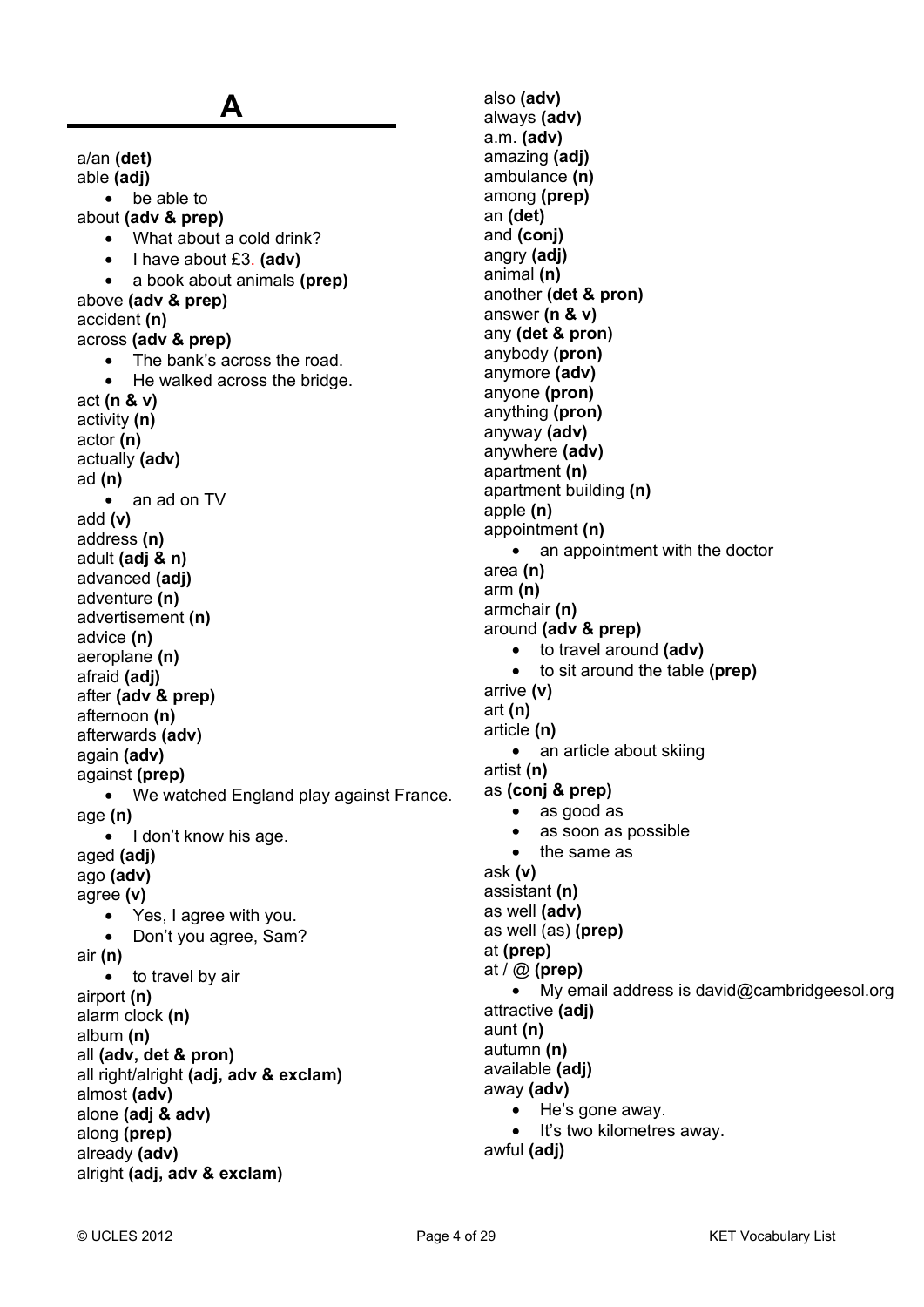baby **(n)**  back **(n, adv & adj)**  backpack **(n)**  bad **(adj)**  badly **(adv)**  badminton **(n)**  bag **(n)**  bake **(v)** ball **(n)**  balloon **(n)** banana **(n)**  band **(n)**  bandage **(n)** bank **(n)**  • I changed my money in the bank. barbecue **(n)** baseball **(n)** basketball **(n)**  bat **(n)** bath **(n)**  bathing suit **(n)** bathroom **(n)**  bathtub **(n)**  battery **(n)** be **(av & v)**  beach **(n)**  bean **(n)**  bear **(n)**  beard **(n)**  beautiful **(adj)**  because **(conj)**  become **(v)**  bed **(n)**  bedroom **(n)**  bee **(n)**  before **(adv, conj & prep)**  begin **(v)**  beginner **(n)**  beginning **(n)**  behind **(adv & prep)**  believe **(v)**  belong **(v)**  below **(adv & prep)** belt **(n)**  beside **(prep)**  best **(adj & adv)**  better **(adj & adv)**  between **(prep)** bicycle **(n)** big **(adj)** bike **(n)**  bill **(n)**  Can I have my bill, please?

biology **(n)** bird **(n)**  birth **(n)** birthday **(n)** biscuit **(n) (Br Eng) (Am Eng:** cookie**)**  bit **(n)**  • Just a small bit of cake, please. black **(adj & n)**  blackboard **(n)** blanket **(n)**  block **(n)**  Shall we walk round the block? blond(e) **(adj)**  blood **(n)** blouse **(n)** blue **(adj & n)** board **(n)** • The teacher's writing on the (black/white)board. board game **(n)** boat **(n)** body **(n)**  boil **(v)**  boiled **(adj)** book **(n & v)**  bookcase **(n)** bookshelf **(n)** bookshop **(n) (Br Eng) (Am Eng:** bookstore**)**  bookstore **(n) (Am Eng) (Br Eng:** bookshop**)**  boot **(n)**  • a pair of boots bored **(adj)**  boring **(adj)**  born **(v)**  • I was born in Manchester. borrow **(v)** • She borrowed a book from the library. boss **(n)** both **(pron & det)**  bother **(v)** bottle **(n)**  bottom **(n)**  • at the bottom of the stairs bowl **(n)**  box **(n)**  boy **(n)**  boyfriend **(n)**  brain **(n)**  brave **(adj)** bread **(n)** break **(n & v)**  • a break for lunch **(n)** • Someone's broken the window. **(v)**  breakfast **(n)**  bridge **(n)**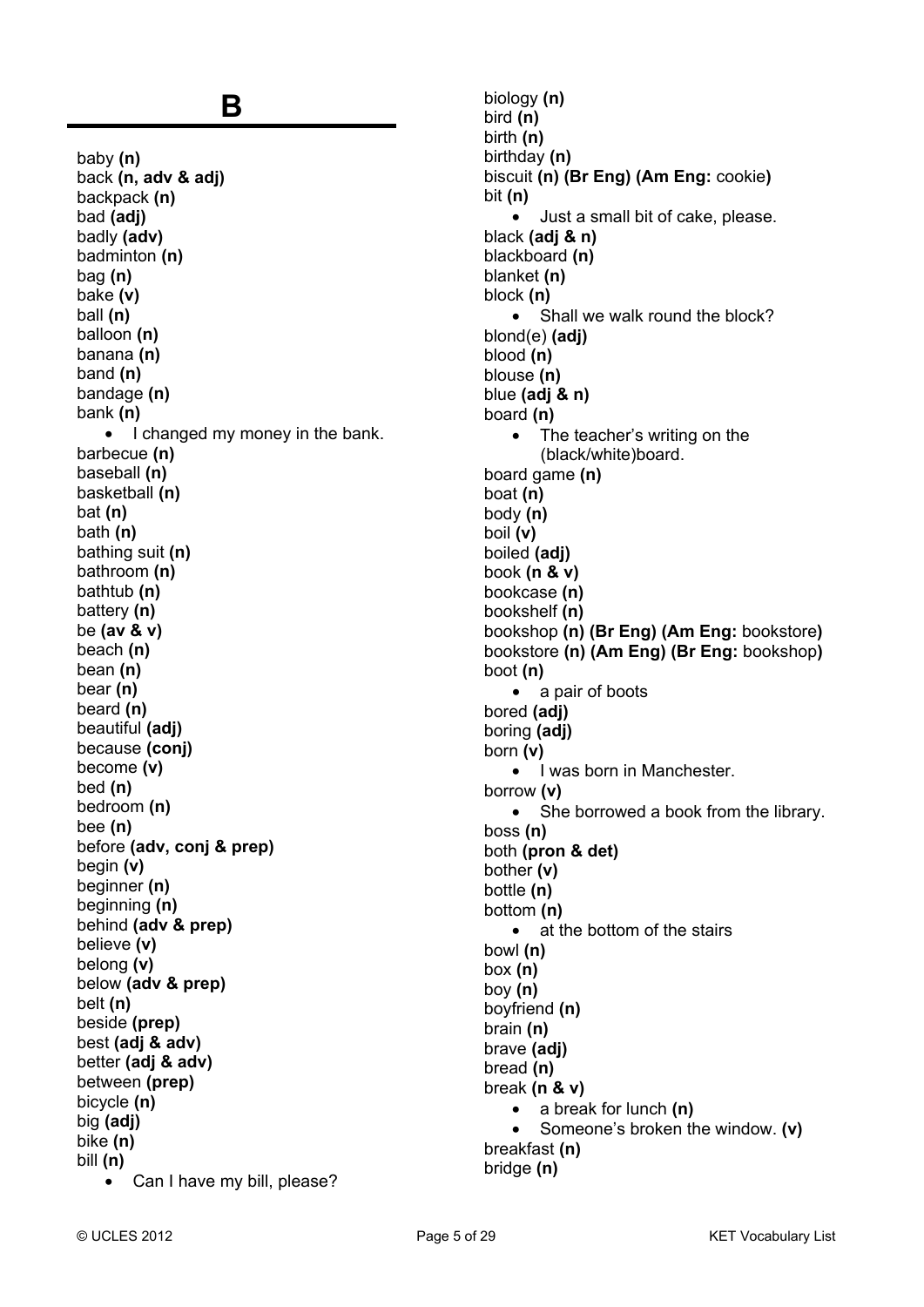bright **(adj)**  brilliant **(adj)** • I thought the film was brilliant! bring **(v)**  broken **(adj)** brother **(n)** brown **(adj & n)**  brush **(n & v)** build **(v)**  building **(n)**  burger **(n)**  bus **(n)** business **(n)**  businessman **(n)**  businesswoman **(n)**  bus station **(n)**  bus stop **(n)**  busy **(adj)** but **(conj)** butter **(n)** buy **(v)** by **(prep)**  bye **(exclam)** 

## **C**

cabinet **(n)** cafe/café **(n)**  cafeteria **(n)** cake **(n)**  calendar **(n)** call **(n & v)**  • I'll call (phone) again later this afternoon. • He's called John. • I'm waiting for a call from Anna. camel camera **(n)**  camp **(v)**  camping **(n)** campsite **(n)**  cap **(n)**  capital **(n)** can **(n & mv)**  candy **(n)**  cannot **(mv)** car **(n)**  card **(n)**  • birthday card • credit card career **(n)**  careful **(adj)**  • Be careful! carefully **(adv)** car park **(n) (Br Eng) (Am Eng:** parking lot**)**

carpet **(n)**  carrot **(n)** carry **(v)**  cartoon **(n)**  case **(n)**  cash **(n & v)**  castle **(n)** cat **(n)** catch **(v)** cathedral **(n)** CD **(n)**  CD player **(n)**  ceiling **(n)**  cell phone **(n)** cent **(n)**  centre/center **(n)**  centimetre/centimeter (cm) **(n)** century **(n)**  cereal **(n)** certainly (not) **(adv)**  chain **(n)** chair **(n)** change **(v & n)**  channel **(n)**  chat **(n)**  chatroom **(n)**  cheap **(adj)** check **(v)**  cheese **(n)**  chef **(n)** chemist **(n) (Br Eng) (Am Eng:** drugstore**)**  chemistry **(n)** cheque **(n)**  chess **(n)** chicken **(n)** child **(n)**  chilli **(n)** chips **(n pl)**  • egg and chips chocolate **(n)**  choose **(v)** cinema **(n)**  circle **(n)** circus **(n)**  city **(n)**  class **(n)**  • a language class • a first-class ticket classical **(adj)**  classmate **(n)**  classroom **(n)**  clean **(adj & v)**  cleaner **(n)** clear **(adj)**  • It's not clear to me. clearly **(adv)**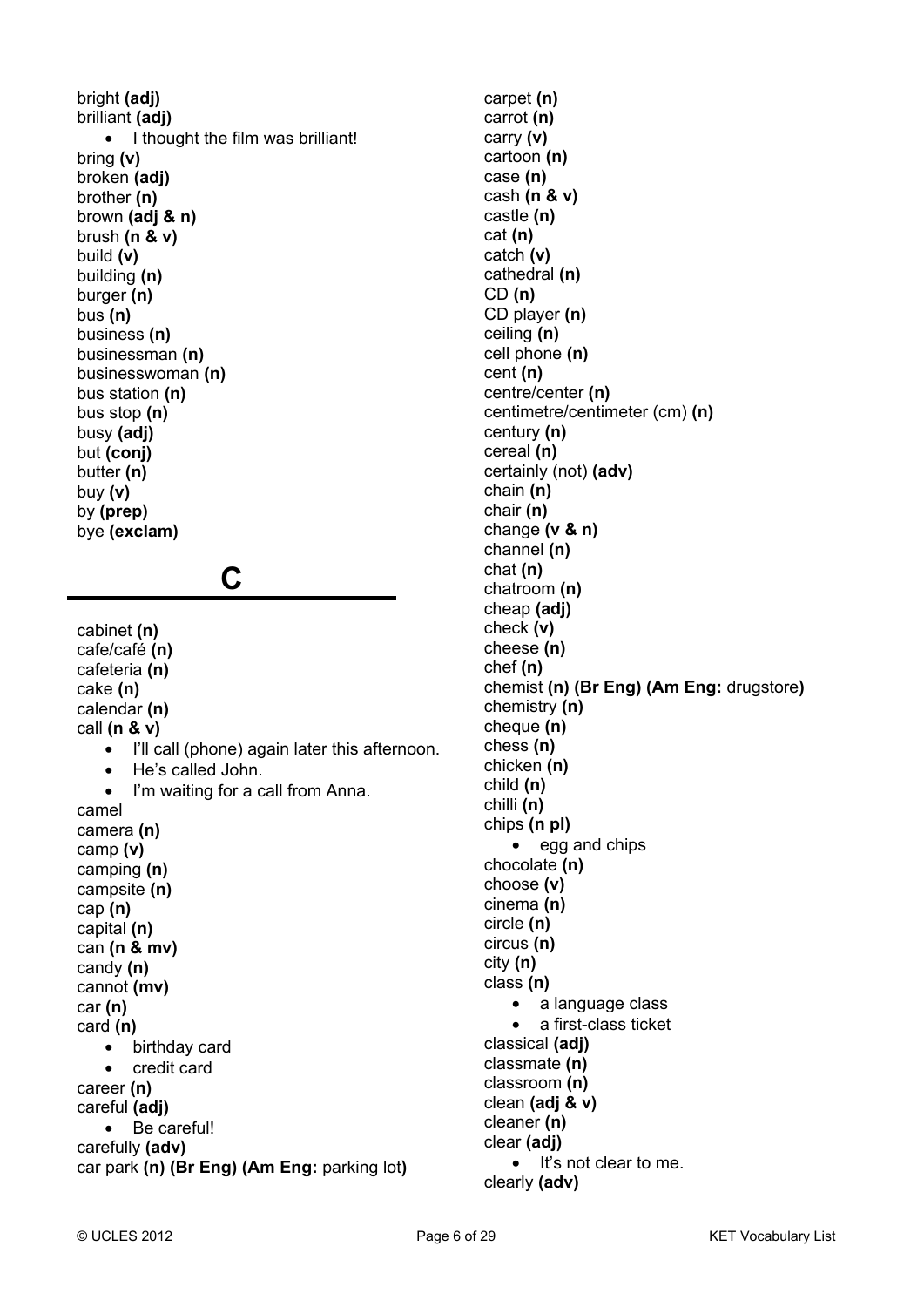clever **(adj)**  click **(n & v)**  • Click here to go to our website. climb **(v)**  climbing **(n)**  clock **(n)**  close **(adj & v)**  close to **(prep phr)**  closed **(adj)**  clothes **(n pl)** cloud **(n)**  cloudy **(adj)** clown **(n)**  club **(n)**  • to join a club coach **(n)**  • a coach trip • a tennis coach coat **(n)** coffee **(n)**  cola **(n)** cold **(adj & n)** colleague **(n)** collect **(v)**  college **(n)** colour **(n & v)** comb **(n)** come **(v)**  comfortable **(adj)**  comic **(n)**  company **(n)**  • What's the name of your company? competition **(n)**  complete **(v)** computer **(n)** concert **(n)** congratulations! **(exclam)**  contact **(n & v)** conversation **(n)** cook **(n & v)**  cooker **(n)**  cookie **(n) (Am Eng) (Br Eng:** biscuit**)**  cooking **(n)** cool **(adj & exclam)**  • That's a cool bike! **(adj)** copy **(v)** corner **(n)**  • the corner of the street correct **(adj)**  cost **(n & v)**  costume **(n)**  • I forgot my swimming costume. could **(mv)**  country **(n)** countryside **(n)** 

course **(n)**  • a university course a main course • of course (not) cousin **(n)**  cover **(v)**  cow **(n)**  crazy **(adj)**  cream **(adj & n)** credit card **(n)**  cricket **(n)**  cross **(n & v)**  • Don't cross the road here! **(v)** crossing **(n)**  • Use the crossing to cross the street. crowd **(n)**  crowded **(adj)**  cry **(v)**  • The baby's crying. cup **(n)** cupboard **(n)**  curry **(n)**  curtain **(n)**  customer **(n)** cut **(v)**  cycle **(v)**  cycling **(n)** 

## **D**

dad **(n)** daily **(adj & adv)**  dance **(n & v)**  dancer **(n)** dancing **(n)** danger **(n)** dangerous **(adj)** dark **(adj)**  date **(n)**  • What's the date today? daughter **(n)** day **(n)** dead **(adj)** dear **(adj)**  • Dear Anne, decide **(v)**  deep **(adj)** degree **(n)**  • The temperature's 30 degrees today. delay **(n & v)**  • There will be a delay of two hours. **(n)** • The flight is delayed. **(v)** dentist **(n)** 

department **(n)**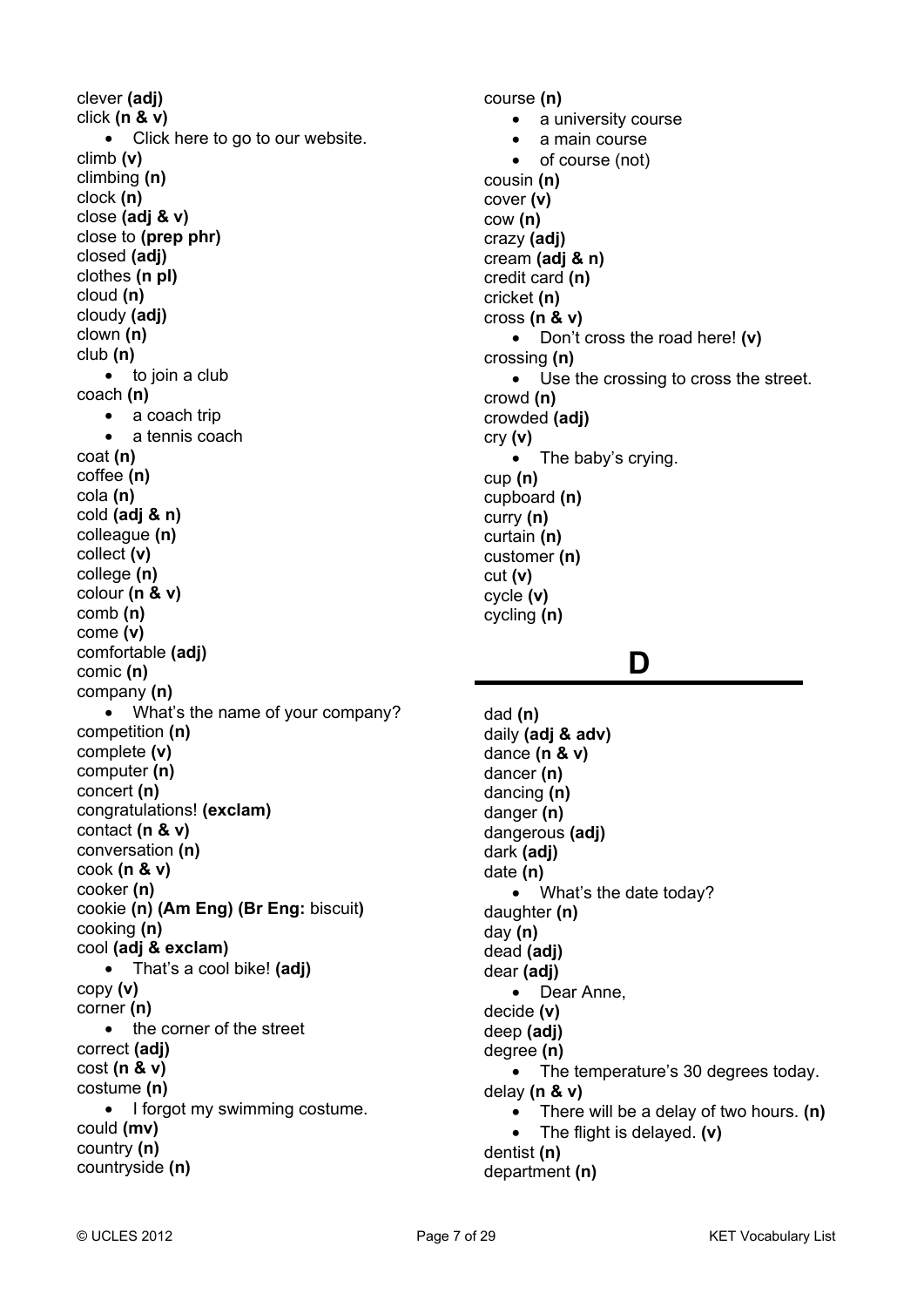during **(prep)**  DVD **(n)**  DVD player **(n)** 

## **E**

desert **(n)**  desk **(n)**  dessert **(n)**  detail **(n)**  diary **(n)** dictionary **(n)** die **(v)** difference **(n)** different **(adj)**  difficult **(adj)** digital **(adj)**  digital camera **(n)**  dining room **(n)** dinner **(n)** dinosaur **(n)**  diploma **(n)**  dirty **(adj)**  disco **(n)**  discount **(n)**  discuss **(v)**  dish **(n)**  • Chicken and chips is my favourite dish. do **(av & v)**  doctor **(n)**  document **(n)** dog **(n)**  doll **(n)** dollar **(n)**  dolphin **(n)** door **(n)**  dot **(n)** dot com double **(adj)**  • a double room down **(adv & prep)**  download **(n & v)** • I downloaded the songs from the internet **(v)**. downstairs **(adv)** Dr **(n)** draw **(v)**  drawer **(n)** drawing **(n)** dream **(n & v)**  dress **(n & v)**  dressed **(adj)** drink **(n & v)** drive **(v)**  driver **(n)** driving licence **(n)**  drugstore **(n) (Am Eng) (Br Eng:** chemist**)**  drum **(n)** dry **(adj & v)**  duck **(n)**

department store **(n)**

describe **(v)** 

each **(det & pron)** ear **(n)**  early **(adj & adv)** earn **(v)** earring **(n)** easily **(adv)** east **(n, adj & adv)** easy **(adj)**  eat **(v)** egg **(n)**  electric **(adj)**  electricity **(n)**  elephant **(n)**  elevator **(n) (Am Eng) (Br Eng:** lift**)** else **(adv)** • Anything else? email **(n & v)**  empty **(adj)** end **(v & n)** engine **(n)** engineer **(n)**  enjoy **(v)** enough **(adv, det & pron)**  enter **(v)**  • Are you going to enter the poster competition? • Please enter through the side door. entrance **(n)** envelope **(n)**  eraser **(n) (Am Eng) (Br Eng:** rubber**)**  especially **(adv)** euro **(n)**  even **(adv)**  evening **(n)**  ever **(adv)** every **(det)** everybody **(pron)** everyone **(pron)**  everything **(pron)**  everywhere **(adv)**  exactly **(adv)** examination/exam **(n)**  example **(n)**  • Look at the example first. • for example excellent **(adj)**  except **(conj & prep)**  excited **(adj)**  exciting **(adj)**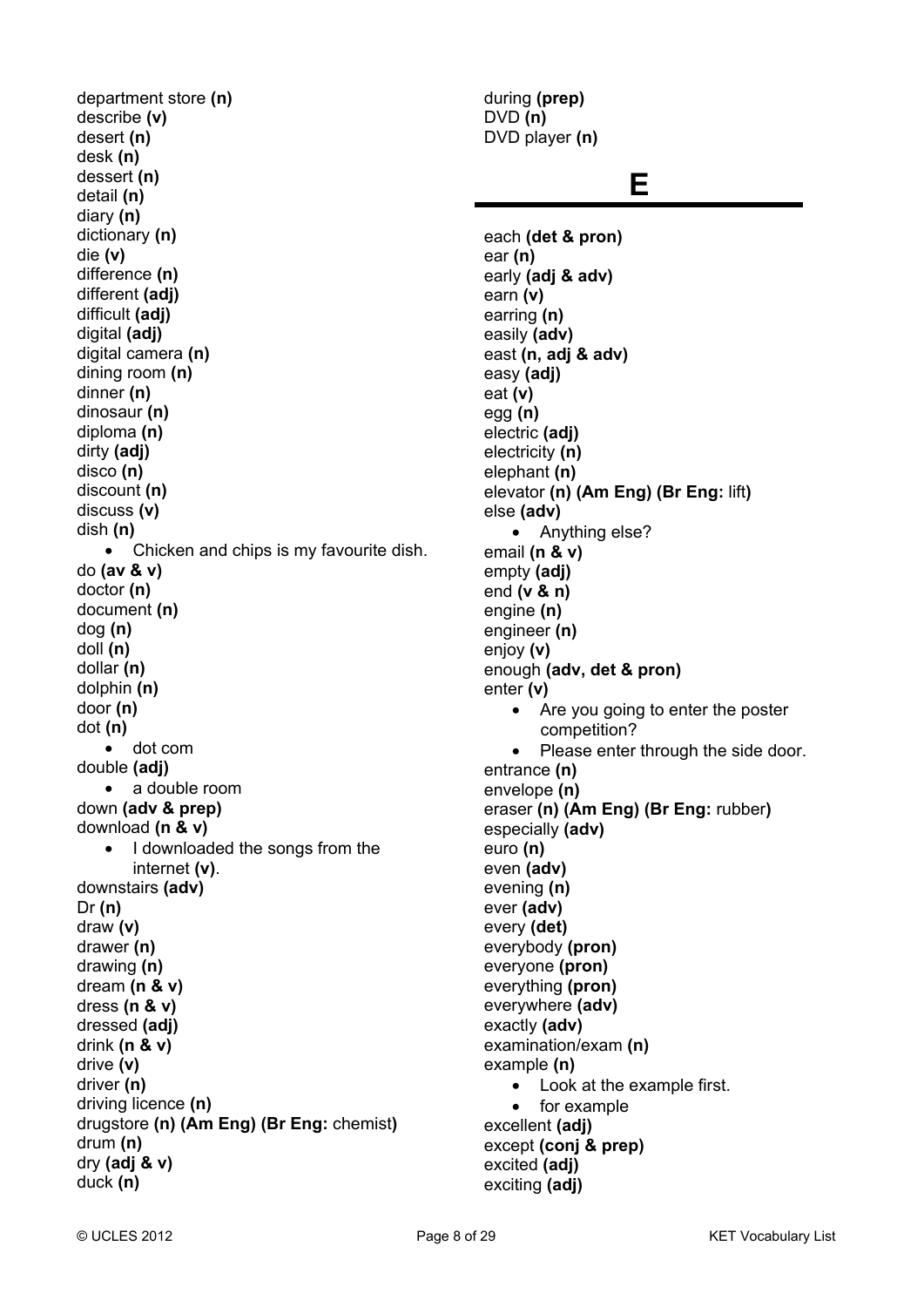excuse **(v)**  • Excuse me! exercise **(n & v)**  exhibition **(n)**  • art exhibition exit **(n)** expensive **(adj)** explain **(v)**  explore **(v)**  explorer **(n)**  • This book's about famous explorers. extra **(adj)**  eye **(n)** 

#### **F**

face **(n)**  fact **(n)** factory **(n)**  fail **(v)**  fair **(adj)**  • She has fair hair. fall **(n & v)**  • in the fall **(n) (Am Eng) (Br Eng:** autumn**)** • he fell and hurt his leg **(v)** family **(n)** famous **(adj)**  fan **(n)**  fantastic **(adj)** far **(adv)**  • How far is the next garage? farm **(n)**  farmer **(n)** fashion **(n)**  fast **(adj & adv)** fast food **(n)**  fat **(adj)** father **(n)** favourite **(adj)** feel **(v)**  • to feel well festival **(n)** few **(det & adj)**  field **(n)**  file **(n)** fill **(v)** fill in **(phr v)**  • to fill in a form film **(n & v)**  final **(adj)**  finally **(adv)** find **(v)**  find out **(phr v)**

fine **(adj)**  • That's fine! • I'm fine, thank you. The weather is fine. finger **(n)** finish **(v)**  fire **(n)** first **(adv & adj)**  • First… then… **(adv)** • John came first. **(adv)** • first prize **(adj)** first name **(n)** fish **(n & v)**  fishing **(n)** fit **(adj)** flat **(n)** flight **(n)** floor **(n)**  • The bedrooms are on the first floor • Don't leave your clothes on the floor. flower **(n)** fly **(v)** fog **(n)** foggy **(adj)** follow **(v)** food **(n)** foot **(n)** • my right foot football **(n)** footballer **(n)**  for **(prep)**  foreign **(adj)**  forest **(n)** forget **(v)**  fork **(n)**  • knife and fork form **(n)** • Fill in this form. free **(adj & adv)**  French fries **(n) (Am Eng) (Br Eng:** chips**)** 

fresh **(adj)**  • fresh fruit fridge **(n)** fried **(adj)** friend **(n)** friendly **(adj)** from **(prep)**  front **(n)**  • in the front of the train Stand in front of me. fruit **(n)** full **(adj)** fun **(adj & n)** funny **(adj)**  furniture **(n)**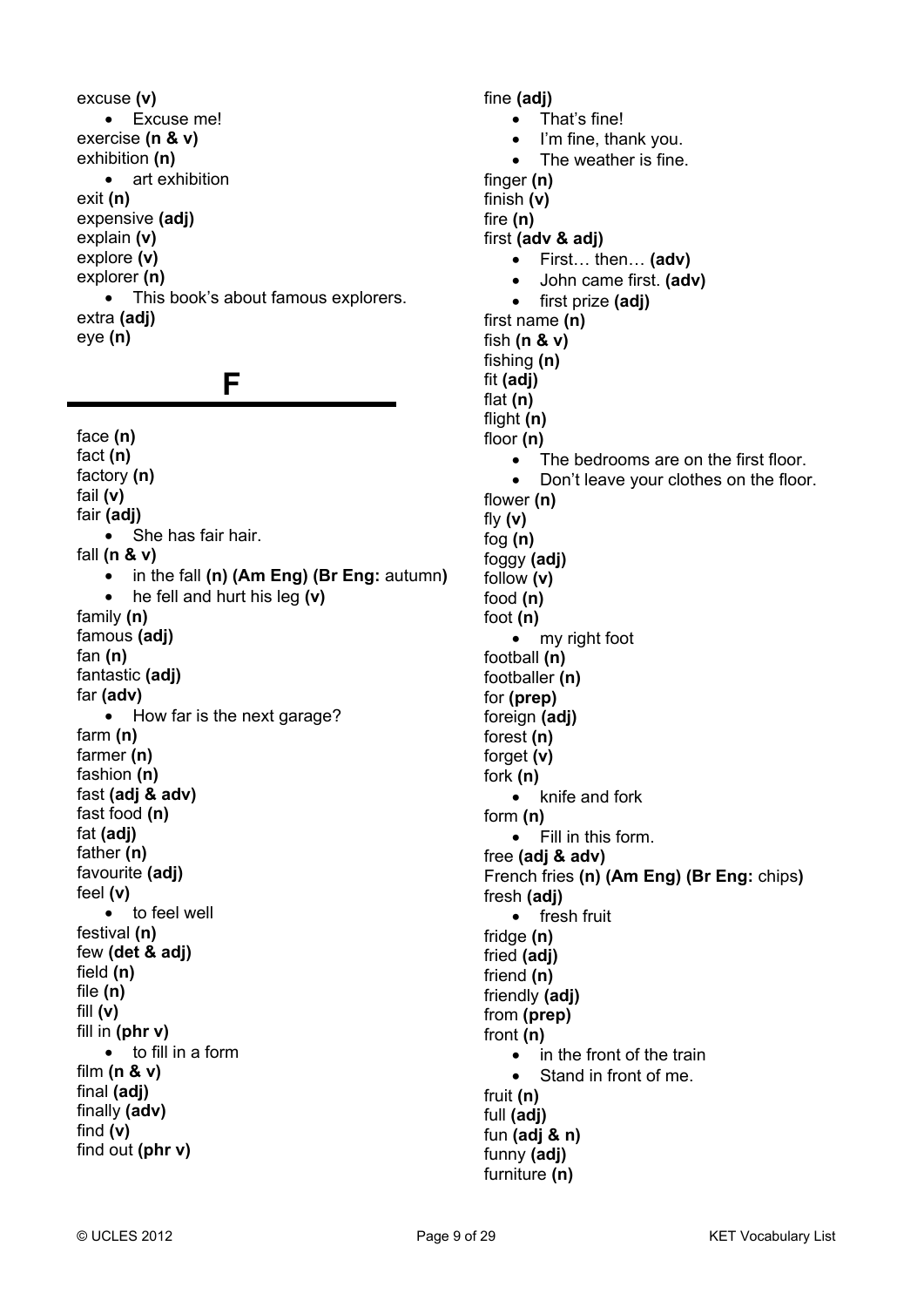further **(adj)**  future **(n)** 

## **G**

game **(n)** garage **(n)**  garden **(n)**  garlic **(n)** gas **(n) (Am Eng) (Br Eng:** petrol) gas station **(n) (Am Eng) (Br Eng:** petrol station) gate **(n)**  geography **(n)**  get **(v)**  get fit **(v)**  get off **(phr v)** • to get off the bus get on **(phr v)** • to get on the bus get up **(phr v)**  • to get up in the morning gift **(n)** girl **(n)**  girlfriend **(n)** give **(v)**  glad **(adj)** glass **(n)** glasses **(n pl)**  glove **(n)** go **(v)**  goal **(n)**  gold **(n & adj)**  golden **(adj)**  golf **(n)**  good **(adj)**  good afternoon **(exclam)**  goodbye **(exclam)**  good evening **(exclam)**  good-looking **(adj)**  good morning **(exclam)**  good night **(exclam)**  go out **(phr v)** • Are you going out this evening? grade **(n)**  gram(me) **(n)** grandchild **(n)**  grand(d)ad **(n)** granddaughter **(n)** grandfather **(n)**  grandma **(n)** grandmother **(n)**  grandpa **(n)** grandparent **(n)** grandson **(n)**  granny **(n)**

grape **(n)** grass **(n)** great **(adj)**  green **(adj)** grey **(adj & n) (Br Eng) (Am Eng:** gray**)**  grilled **(adj)**  grocery store **(n) (Am Eng)**  group **(n)**  grow **(v)**  grow up **(phr v)**  guess **(v)**  guest **(n)** guest-house **(n)** guide **(n)**  guidebook **(n)** guitar **(n)**  guy **(n)**  • He's a really nice guy. gym **(n)**

## **H**

hair **(n)** half **(det, n & pron)**  half-price **(adj)**  hall **(n)** hand **(n)**  handbag **(n)** happen **(v)** happy **(adj)**  hard **(adj & adv)**  • hard wood **(adj)** • the homework was hard **(adj)**  • to work hard **(adv)** hat **(n)** hate **(v)** have **(av & v)** have got to **(mv)** have to **(mv)** he **(pron)** head **(n)** • My head hurts. headache **(n)**  headteacher **(n)** health **(n)** healthy **(adj)**  hear **(v)** heart **(n)** heating **(n)** • Can you turn the heating on? heavy **(adj)** • a heavy blanket helicopter **(n)**  hello **(exclam)**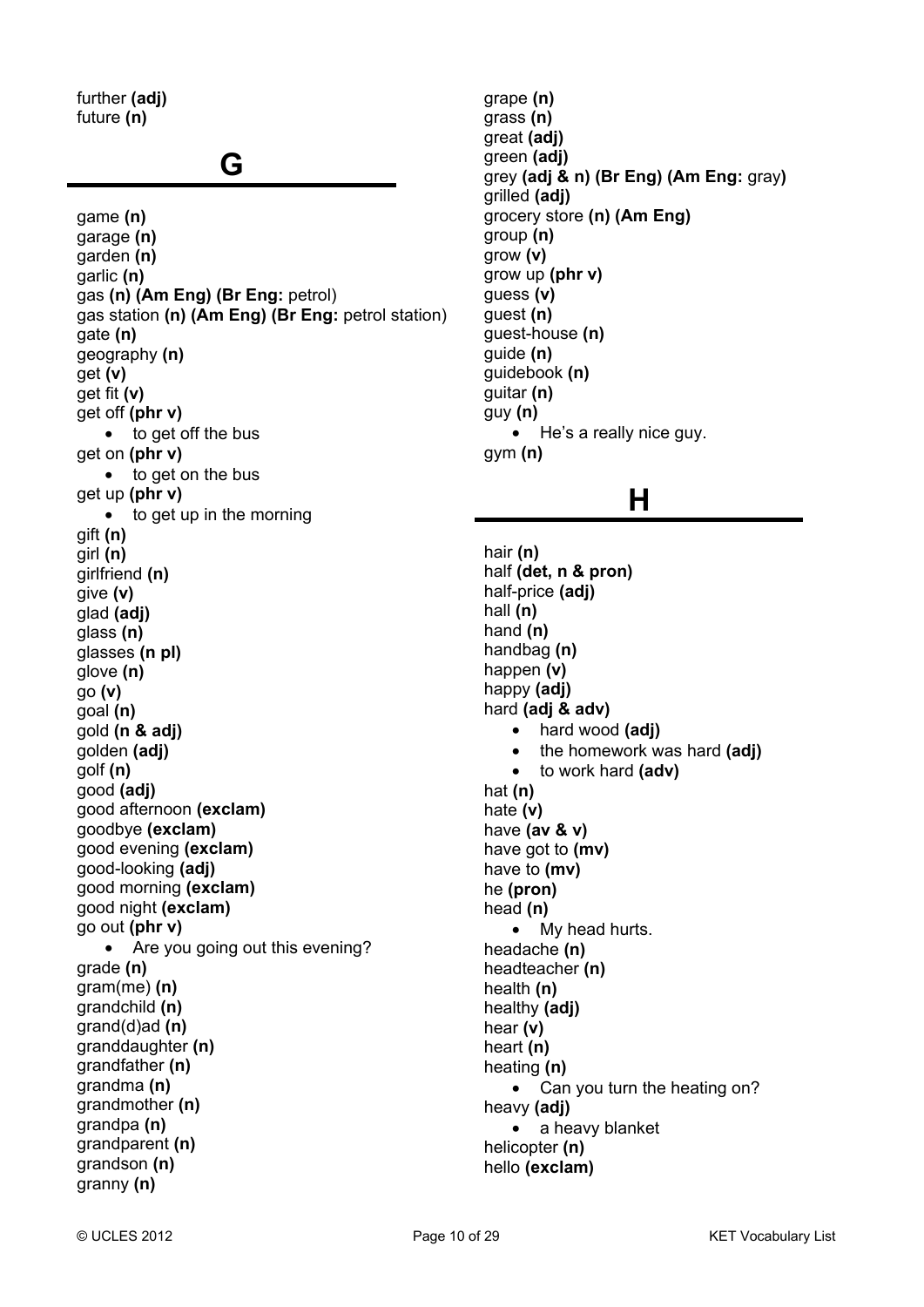help **(v)**  her **(det & pron)**  here **(adv)** hers **(pron)**  herself **(pron)**  • by herself hey **(exclam)** hi **(exclam)** high **(adj)**  hill **(n)** him **(pron)**  himself **(pron)**  • by himself hip hop **(n)**  his **(det & pron)**  history **(n)** hit **(v)**  hobby **(n)** hockey **(n)**  hold **(v)**  holiday **(n)** home **(n & adv)** homework **(n)**  honey **(n)** hope **(v)**  horrible **(adj)** horse **(n)** hospital **(n)** hot **(adj)** hotel **(n)** hour **(n)** house **(n)**  housewife **(n)** how **(adv)**  however **(adv)**  hungry **(adj)** hurry **(v)**  hurt **(v)** husband **(n)**

**I** 

I **(pron)**  ice **(n)** ice cream **(n)**  ice skating **(n)** ID **(n)**  ID card **(n)** idea **(n)** identification **(n)** if **(conj)** ill **(adj)** immediately **(adv)**  important **(adj)** improve **(v)** 

in **(adv & prep)** include **(v)**  including **(prep)**  indoor **(adj)**  indoors **(adv)**  information **(n)** in front of **(prep phr)**  insect **(n)** inside **(adv & prep)** instead **(adv)**  instructions **(n pl)**  instrument **(n)**  interested **(adj)**  interesting **(adj)**  international **(adj)** internet **(n)**  into **(prep)** invitation **(n)**  invite **(v)**  island **(n)**  it **(pron)**  IT **(n)** its **(det)**  itself **(pron)** 

## **J**

jacket **(n)**  jam **(n)**  • fruit jam jazz **(n)** jeans **(n pl)**  jewellery **(n) (Br Eng) (Am Eng:** jewelry**)** job **(n)** join **(v)**  journalist **(n)**  journey **(n)** juice **(n)**  jump **(v)**  jumper **(n)** just **(adv)** 

- I've just seen Tom.
- Just a moment.

# **K**

#### keep **(v)**

- May I keep this?
- Keep right!
- key **(n)**
- keyboard **(n)** 
	- I play the keyboard in a band.
	- The keyboard for my computer is broken.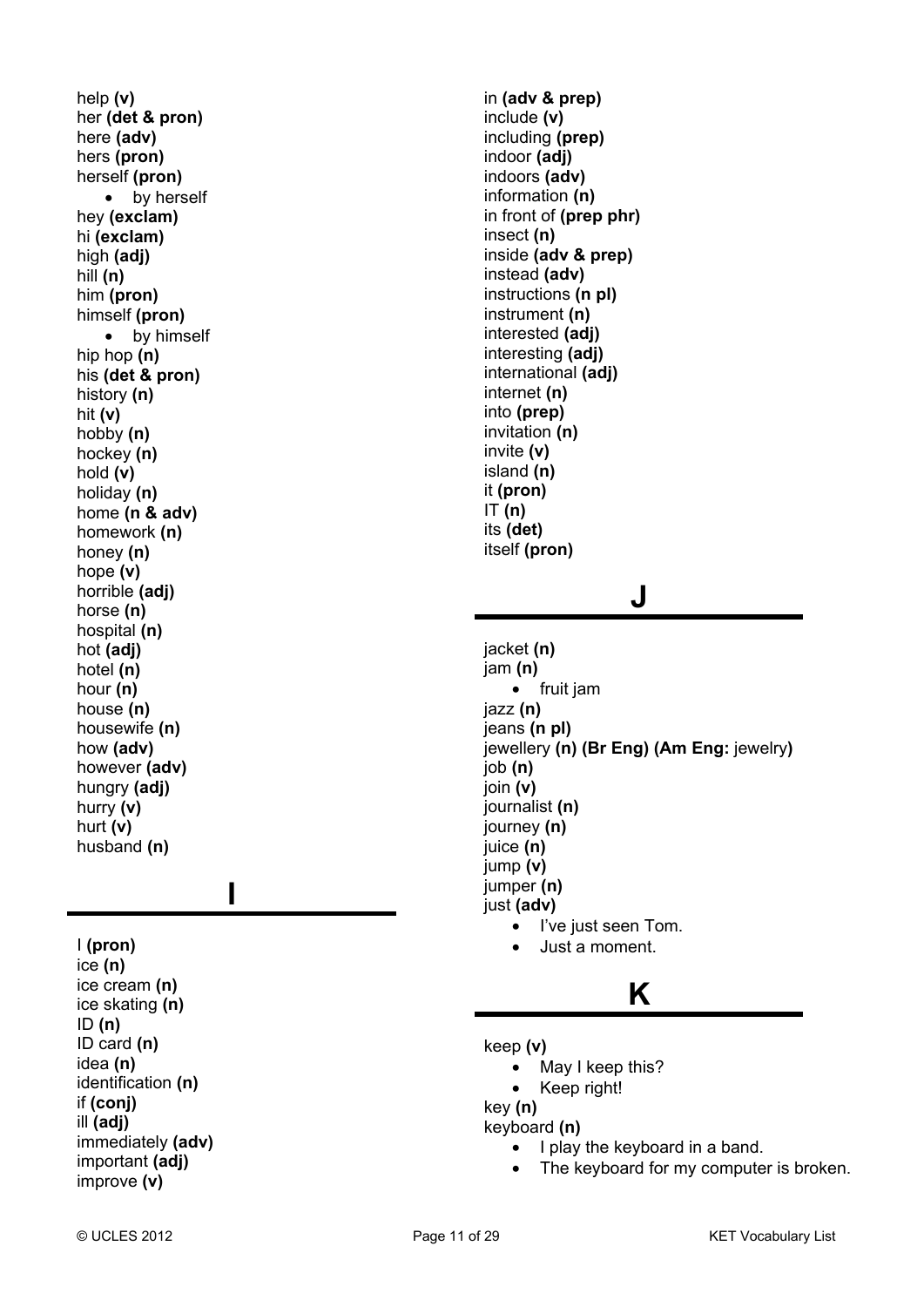#### kick **(n & v)**

kilogramme (kg) **(n) (Br Eng) (Am Eng:** kilogram**)** kilometre (km) **(n) (Br Eng) (Am Eng:** kilometer**)** kind **(adj & n)**

- That's very kind of you.
- What kind of book do you want? king **(n)**  kiss **(n & v)**  kit **(n)**  kitchen **(n)**  kite **(n)**  knife **(n)** know **(v)**

**L** 

lake **(n)** lamp **(n)**  language **(n)**  laptop (computer) **(n)** large **(adj)**  last **(adj & det)**  late **(adv & adj)** • The train is going to be late. **(adj)** later **(adv)** • I'll see you later. latest **(adj)** laugh **(v)**  lazy **(adj)** learn **(v)**  least **(adv)**  • at least leather **(n & adj)** leave **(v)**  • The train leaves at 10 o'clock. • I left my bag in the cinema. • There isn't any milk left. left **(adj, adv & n)** • Go to the left. **(n)** • left hand **(adj)** • Turn left. **(adv)** left-hand **(adj)** leg **(n)** lemon **(n)** lemonade **(n)**  lend **(v)**  less **(adj, det & pron)** lesson **(n)** let **(v)** letter **(n)** level **(n)**  • language level library **(n)** licence **(n)** 

• driving licence lie down **(phr v)** life **(n)**  lift **(n)**  • Take the lift to the third floor. light **(n & adj)** like **(adv, prep & v)**  • What's the weather like? **(adv)** • It's like an orange but bigger. **(prep)** • I'd like a drink. **(v)** line **(n)**  • draw a line • the next line lion **(n)**  list **(n)** listen **(v)** litre **(n) (Br Eng) (Am Eng:** liter**)** little **(adj)** live **(v)** living room **(n)** long **(adj)** look **(v)**  • You look happy. • Don't look now! look after **(phr v)**  look at **(phr v)** look for **(phr v)** look out **(phr v)** • Look out – it's going to fall! lorry **(n)** lose **(v)** • We lost the game. • I've lost my passport. lost **(adj)** lots / a lot **(n)** • a lot of homework. loud **(adj)** love **(n & v)** lovely **(adj)** low **(adj)** luck **(n)**  lucky **(adj)**  luggage **(n)** lunch **(n)** 

## **M**

machine **(n)**  mad **(adj)**  magazine **(n)**  mail **(n)**  main course **(n)**  make **(v)**

lunchtime **(n)**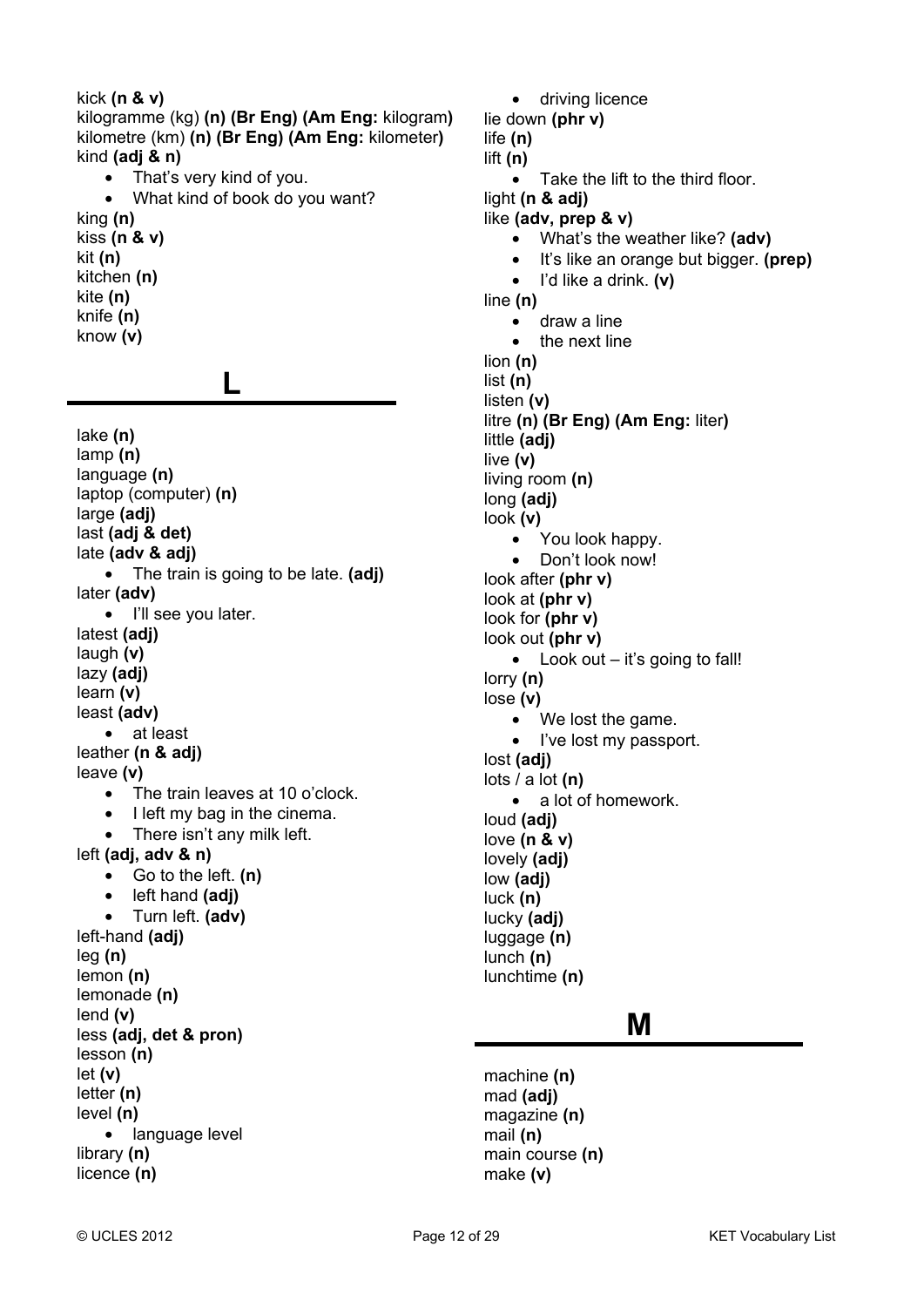make-up **(n)**  man **(n)** manager **(n)**  mango **(n)** many **(det & pron)** map **(n)**  mark **(n)**  market **(n)** married **(adj)** match **(n)** • football match maths/mathematics **(n) (Br Eng) (Am Eng:** math**)**  matter **(n & v)** • It doesn't matter. **(v)** • What's the matter? **(n)** may **(mv)** maybe **(adv)** me **(pron)** meal **(n)** mean **(v)**  meat **(n)** mechanic **(n)**  medicine **(n)** meet **(v)**  meeting **(n)**  melon **(n)**  member **(n)**  • a member of a club memory **(n)** menu **(n)** message **(n)** metre **(n) (Br Eng) (Am Eng:** meter**)**  midday **(n)** middle **(n)**  • in the middle midnight **(n)**  might **(mv)** mile **(n)**  milk **(n)**  million **(n)**  mind **(v)** • Do you mind if I close the window? • I don't mind if… • Never mind. • Mind your head! mine **(pron)** mineral water **(n)**  minus **(prep)** minute **(n)** mirror **(n)**  Miss **(n)** miss **(v)**  missing **(adj)**  mistake **(n)** 

mix **(v)**  mobile (phone) **(n)**  model **(n)**  modern **(adj)** moment **(n)** • Just a moment. money **(n)** monkey **(n)**  month **(n)** monthly **(adj & adv)**  moon **(n)**  more **(adj, adv, det & pron)** morning **(n)**  most **(adj, adv, det & pron)** mother **(n)** motorbike **(n)** motorway **(n)** mountain **(n)**  mouse **(n)** mouth **(n)**  move **(v)**  movie **(n) (Am Eng) (Br Eng:** film) movie theater **(n) (Am Eng) (Br Eng:** cinema**)**  movie star **(n) (Am Eng) (Br Eng:** film star**)** MP3 player **(n)** Mr **(n)** Mrs **(n)** Ms **(n)** much **(adj, adv, det & pron)**  mug **(n)** mum **(n)**  museum **(n)**  mushroom **(n)** music **(n)**  musical **(adj)**  musician **(n)** must **(mv)** my **(det)** myself **(pron)** • by myself

## **N**

- name **(n)**  national **(adj)** nationality **(n)** nature **(n)** near **(adv & prep)** nearly **(adv)**  neck **(n)**  necklace **(n)** need **(v)**  neighbour **(n)**  net **(n)** 
	- I found a great website on the net.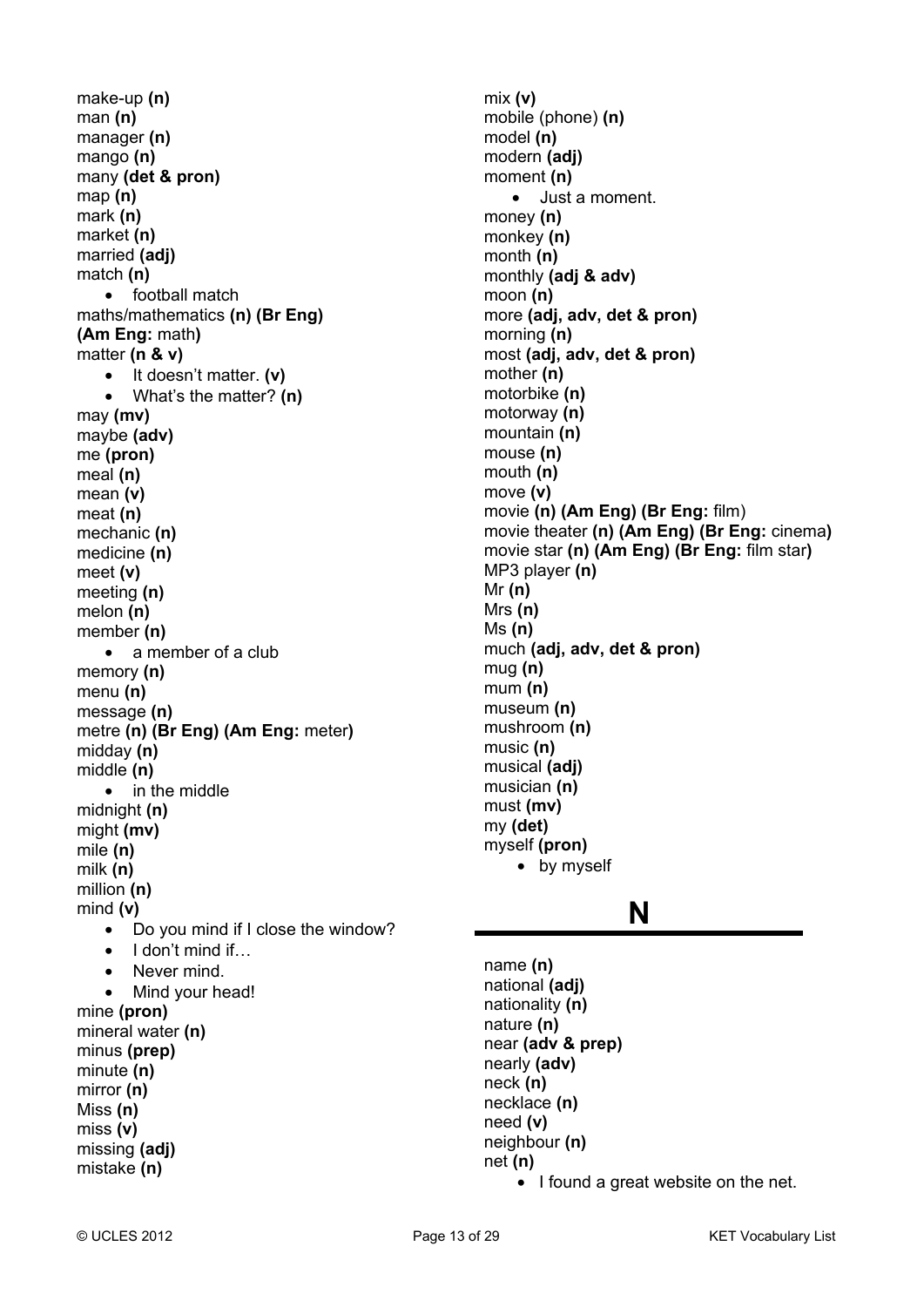never **(adv)** new **(adj)** news **(n)** newspaper **(n)** next **(adj & adv)** next to **(prep)** nice **(adj)**  night **(n)** no **(adv, det & pron)** nobody **(pron)**  noise **(n)** noisy **(adj)**  noon **(n)**  no one **(pron)**  normal **(adj)**  north **(n, adj & adv)**  nose **(n)**  not **(adv)** note **(n & v)**  notebook **(n)** nothing **(pron)**  notice **(n)** now **(adv)** number **(n)** nurse **(n)** 

**O** 

occupation **(n)** o'clock **(adv)** of **(prep)** of course (not) **(adv)**  off **(adv)**  offer **(n & v)** office **(n)**  often **(adv)**  oh **(exclam)** oil **(n)**  • car oil • cooking oil OK/okay **(exclam)** old **(adj)** omelette **(n)** on **(prep & adv)** once **(adv)**  • only once one **(det & pron)** onion **(n)** online **(adj & adv)**  only **(adv & adj)**  • I only wanted to help. • the only one open **(adj & v)** opera **(n)** opposite **(prep)** 

or **(conj)** orange **(adj & n)** order **(n)**  other **(det & pron)** our **(det)** ours **(pron)**  ourselves **(pron)** out **(adv)**  outdoors **(adv)**  out of **(prep)** outside **(prep & adv)** over **(prep & adv)**  • over 60 people **(adv)** 

- 
- to travel all over the world **(prep)**
- own **(adj)** 
	- They cook their own meals.

## **P**

pack **(v)** • pack a suitcase page **(n)** pain **(n)** paint **(v & n)**  painter **(n)**  painting **(n)**  pale **(adj)**  pair **(n)** • a pair of shoes paper **(n & adj)** pardon **(exclam)**  • Pardon? parent **(n)** park **(n & v)**  parking lot **(n) (Am Eng) (Br Eng:** car park**)**  part **(n)** • the best part of the day partner **(n)** party **(n)** pass **(v)** • You pass the station on the left. • to pass a driving test passenger **(n)** passport **(n)** past **(prep)** pasta **(n)**  path **(n)**  pay **(v)**  PC (personal computer) **(n)**  pear **(n)** pen **(n)**  pence **(n)**  pencil **(n)**  pencil case **(n)**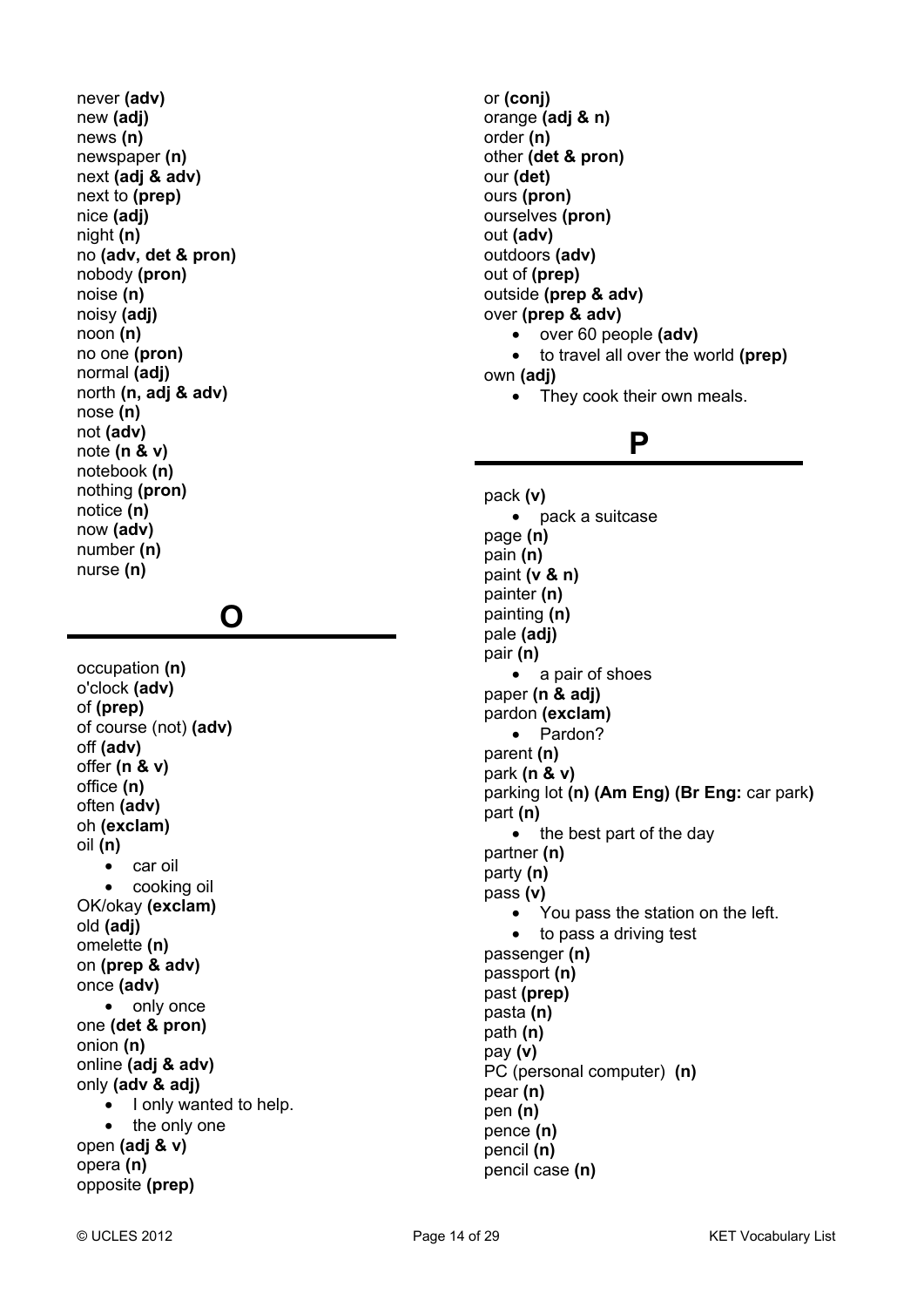penfriend **(n)** penny **(n)** people **(n pl)** pepper **(n)** per **(prep)**  perfect **(adj)**  perfume **(n)** perhaps **(adv)**  person **(n)** pet **(n)** petrol **(n)**  petrol station **(n)** pharmacy **(n)**  phone **(v & n)** photo(graph) **(n)**  photographer **(n)** photography **(n)**  physics **(n)**  piano **(n)**  pick up **(phr v)**  picnic **(n)**  picture **(n)** piece **(n)**  • a piece of cake pillow **(n)** pilot **(n)** pink **(adj)** pity **(n)** • What a pity! pizza **(n)**  place **(n)**  plan **(n & v)** plane **(n)** • The plane was late. plant **(n)** plastic **(n & adj)** plate **(n)** platform **(n)**  • Your train leaves from Platform 8. play **(v & n)**  • to play football **(v)**  • to play the guitar **(v)** • a play at the theatre **(n)** player **(n)** playground **(n)**  pleasant **(adj)** please **(v & exclam)**  • I'm very pleased for you. **(v)** • Please be quiet! pleased **(adj)**  plus **(prep)** p.m. **(adv)**  pocket **(n)** point **(v)** police **(n)** 

police car **(n)** police officer **(n)** police station **(n)**  polite **(adj)**  pool **(n)**  • swimming pool poor **(adj)** pop **(n)** • pop music popular **(adj)**  possible **(adj)**  possibly **(adv)**  post **(v & n)** • to post a letter • What's in the post today? postcard **(n)** poster **(n)**  post office **(n)**  potato **(n)** pound (£) **(n)** practice **(n) (Br Eng) (Am Eng:** practise**)**  • football practice practise **(v)**  • You must practise if you want to play well. prefer **(v)**  prepare **(v)** present **(n)** • a birthday present pretty **(adj)**  price **(n)**  print **(v)**  printer **(n)** prize **(n)**  probably **(adv)**  problem **(n)** program **(n)** • a computer program programme **(n)**  • a TV programme project **(n)**  • a school project pull **(v)**  pupil **(n)** purple **(adj)**  purse **(n)**  push **(v)** put **(v)** put on **(phr v)**  puzzle **(n) Q** 

quarter **(n)**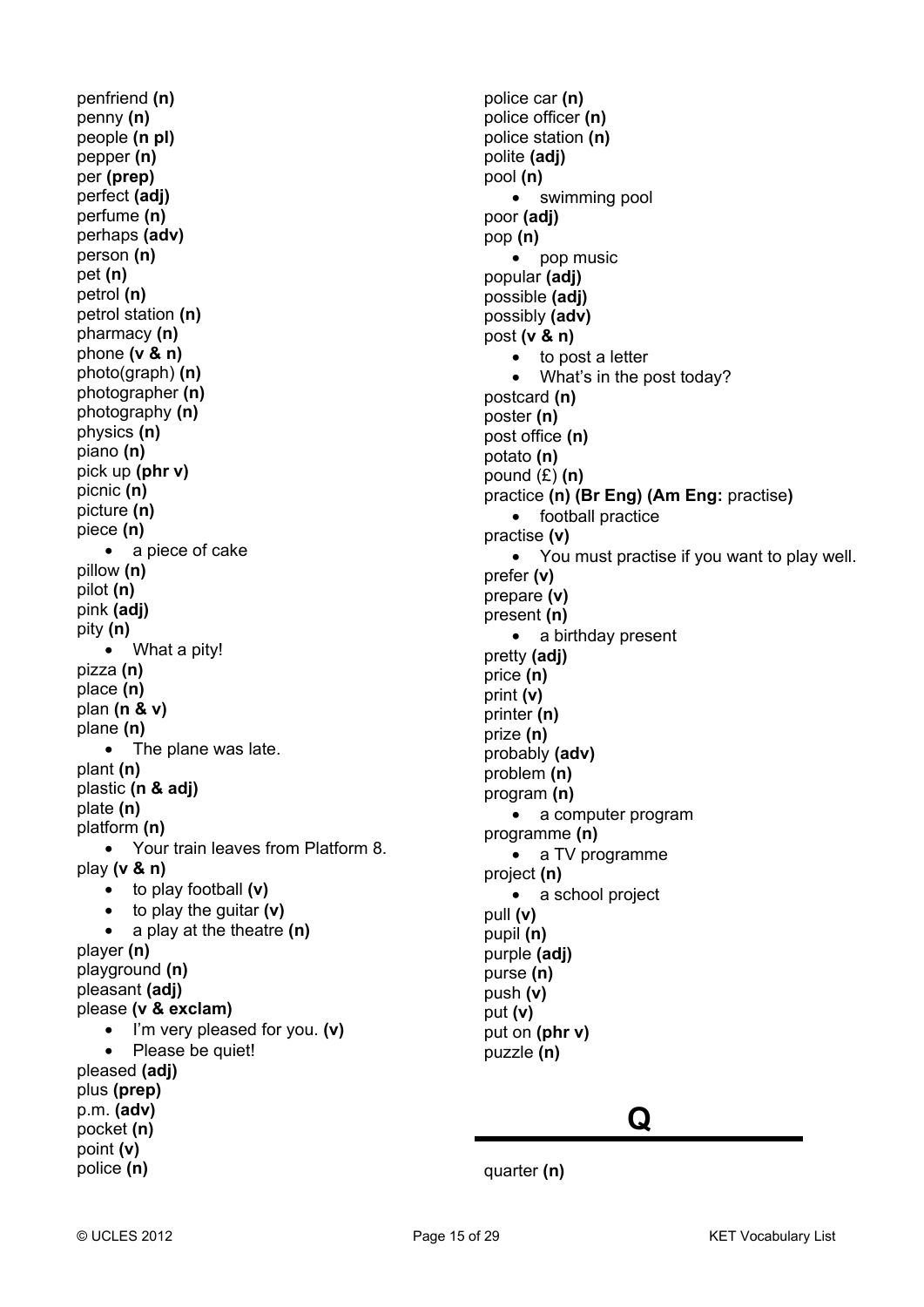• a quarter of an hour queen **(n)** question **(n)** quick **(adj)**  quickly **(adv)** quiet **(adj)** quite **(adv)**  • Are you quite sure?

quite old

quiz **(n)** 

## **R**

rabbit **(n)** race **(n & v)**  • a running race **(n)** • She raced her brother to the bus stop. **(v)** racket **(n)**  • Can I borrow your tennis racket? radio **(n)** railway **(n)** rain **(n & v)** raincoat **(n)** rap **(n)**  read **(v)**  reading **(n)** ready **(adj)**  • When will it be ready? real **(adj)** really **(adv)**  reason **(n)**  receipt **(n)**  receive **(v)** receptionist **(n)** record **(v)** red **(adj)**  refrigerator **(n)** remember **(v)**  rent **(v)** repair **(v)**  repeat **(v)**  rest **(n & v)**  • to have a rest **(n)**  • 'Try to rest', the doctor said. **(v)** restaurant **(n)** return **(n & v)** • my return from holiday **(n)** • He returned home late. **(v)** • She returned her library books. **(v)** rice **(n)** rich **(adj)** ride **(n & v)**  right **(n, adj & adv)**  • He swam to the right. **(n)**

• your right hand **(adj)** • That's the right answer. **(adj)** • Turn right here. **(adv)** right hand **(adj)**  ring **(n)** river **(n)** road **(n)** roast **(v & adj)** rock **(n)**  • rock concert roof **(n)**  room **(n)**  • a double room round **(adj)** roundabout **(n)**  rubber **(n)**  rugby **(n)**  ruler **(n)** run **(v)**  runner **(n)**  running **(n)** 

## **S**

sad **(adj)**  safe **(adj)**  sail **(v)**  sailing **(n)**  salad **(n)** sale **(n)** • for sale salt **(n)** same **(adj & pron)** • at the same time **(adj)** • Your watch is the same as mine. **(pron)** sandwich **(n)**  sauce **(n)**  sausage **(n)** save **(v)**  • to save money • to save time say **(v)**  scarf **(n)**  school **(n)**  schoolchild **(n)**  science **(n)**  scissors **(n pl)** scooter **(n)**  screen **(n)**  sea **(n)** seat **(n)** second **(adj, det & n)** secretary **(n)**

see **(v)**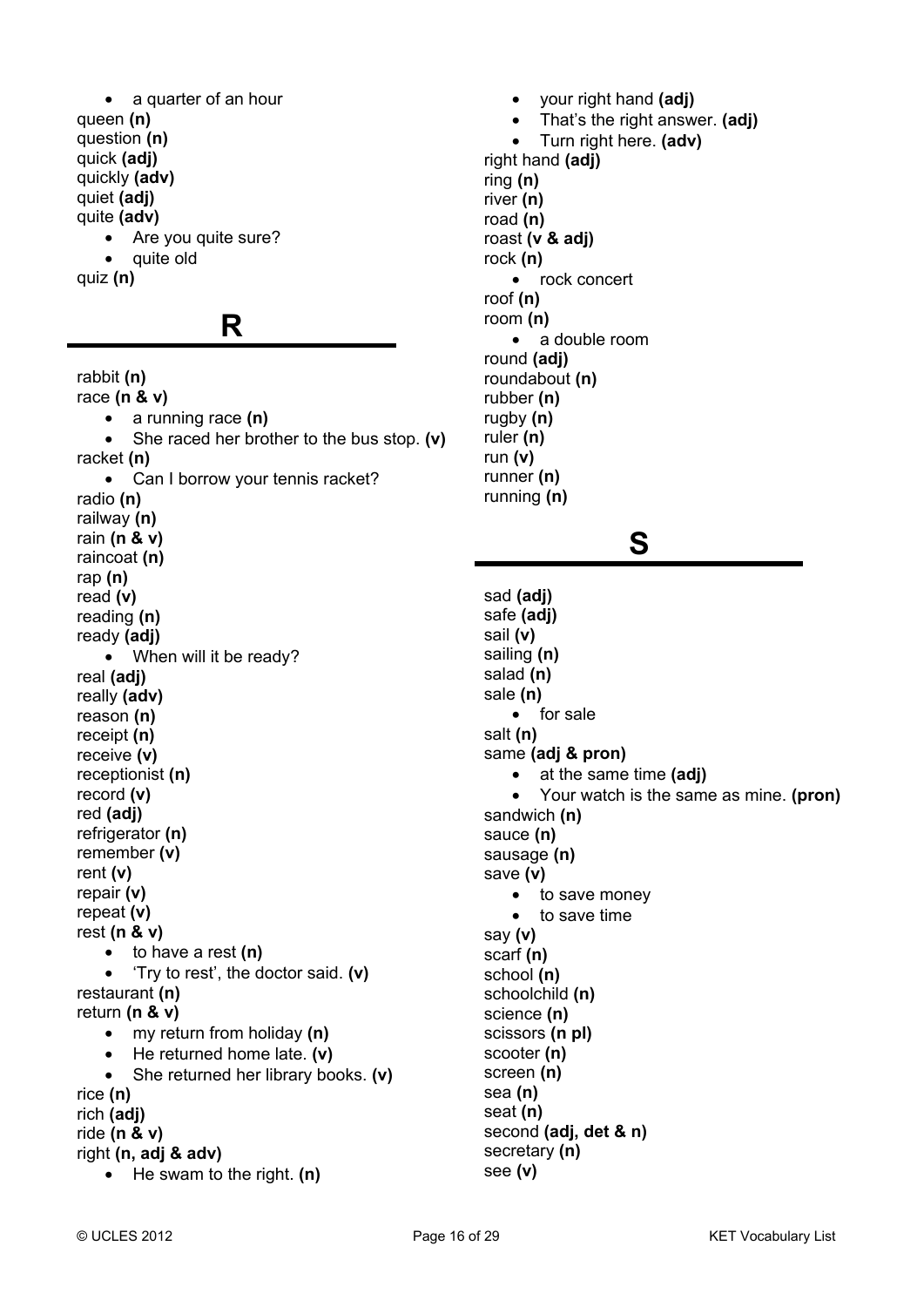sell **(v)** send **(v)** sentence **(n)**  serve **(v)**  set **(n)** several **(det & pron)**  shall **(mv)**  shame **(n)**  • What a shame! shampoo **(n & v)**  share **(v)** she **(pron)**  sheep **(n)** sheet **(n)** • a bed sheet shelf **(n)**  ship **(n)**  shirt **(n)** shoe **(n)** shop **(n & v)** shop assistant **(n)**  shopping **(n)**  short **(adj)** • a short time shorts **(n pl)** should **(mv)**  shout **(v)** show **(v & n)**  • Show me your photos. **(v)** • a film show **(n)** shower **(n)** shut **(v)**  sick **(adj)**  side **(n)**  • this side of the room sightseeing **(n)**  sign **(n)** silver **(n & adj)**  simple **(adj)** since **(prep)** sing **(v)**  singer **(n)**  singing **(n)**  single **(adj)**  sink **(n)** sister **(n)** sit **(v)**  sit down **(phr v)**  site **(n)** sitting room **(n)** size **(n)**  skate **(v)**  skateboard **(n)**  skateboarding **(n)**  skating **(n)**  ski **(v)** 

skiing **(n)**  skirt **(n)**  sky **(n)** sleep **(v)** slice **(n)**  slim **(adj)**  slow **(adj)**  slowly **(adv)** small **(adj)**  smoke **(v)**  smoking **(n)** snack **(n)**  snow **(n & v)**  snowboard **(n)**  snowboarding **(n)**  so **(conj & adv)** • So, I think it's right. **(conj)** • He ate too much, so he felt ill. **(conj)** • He wanted to go but he didn't say so. **(adv)** soap **(n)**  soccer **(n)** sock **(n)** sofa **(n)** soft **(adj)**  software **(n)** some **(det & pron)**  somebody **(pron)** someone **(pron)**  something **(pron)** sometimes **(adv)** somewhere **(adv)**  son **(n)** song **(n)** soon **(adv)** sorry **(adj)** • I'm sorry I'm late. • Sorry, I don't understand that. sort **(n)** sound **(v)**  • That sounds nice. soup **(n)** south **(n, adj & adv)** space **(n)**  spare **(adj)**  speak **(v)**  speaker **(n)**  special **(adj)** spell **(v)**  spelling **(n)** spend **(v)** spoon **(n)** sport **(n)** sports centre **(n)** spring **(n)**  • I hate winter but I love spring.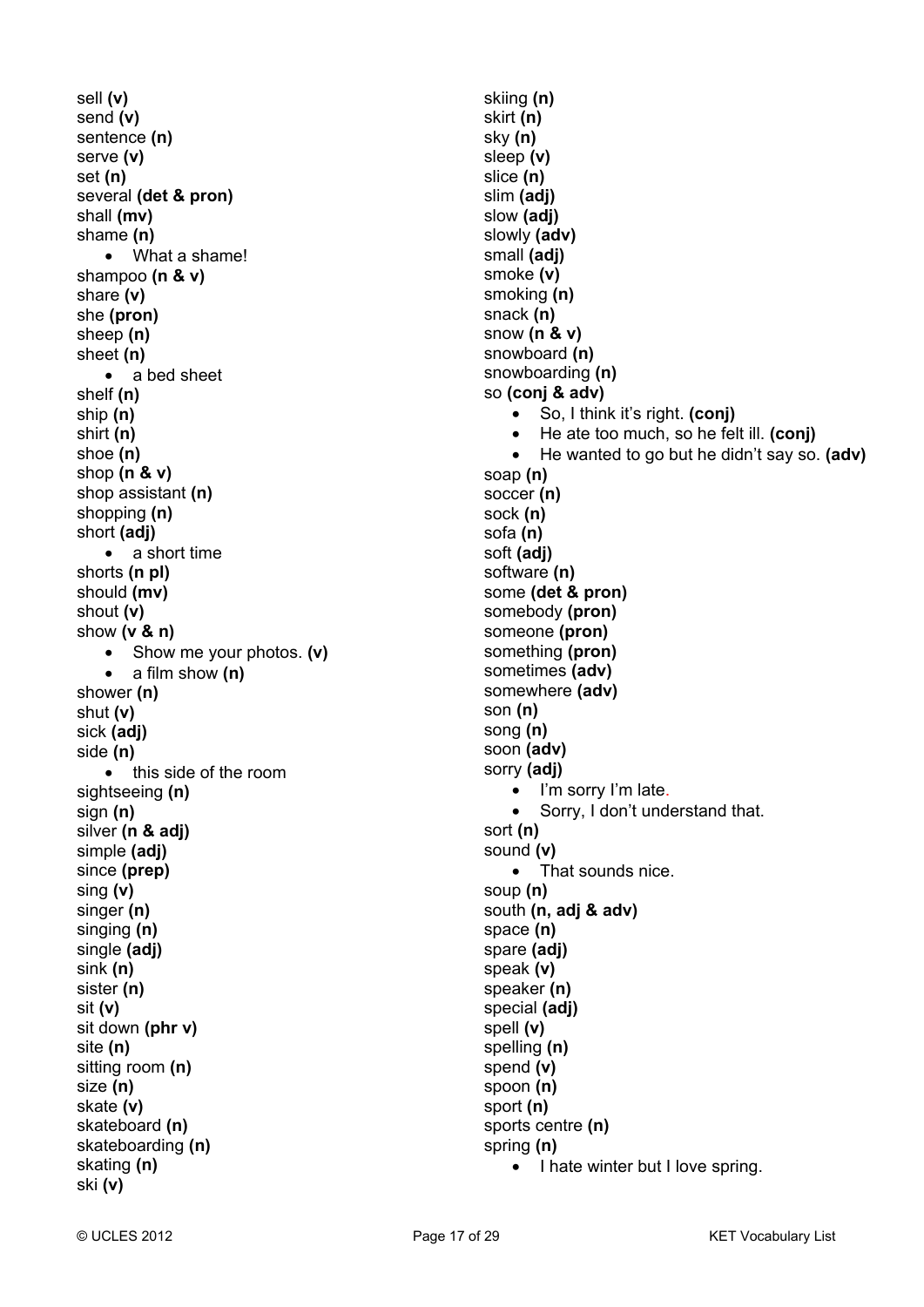square **(n & adj)** stadium **(n)**  staff **(n)**  stage **(n)**  stairs **(n pl)** stamp **(n)**  • Put a stamp on the envelope. stand **(v)**  • She was standing at the bus stop. star **(n & v)**  start **(v)** station **(n)**  stay **(v)** steak **(n)** steal **(v)**  • Someone's stolen my bag! still **(adv)** stomach **(n)**  stomach ache **(n)** stop **(n & v)**  store **(n)**  storm **(n)**  story **(n)**  straight **(adj & adv)**  • a straight line **(adj)** • Go straight on. **(adv)** strange **(adj)** • That's a strange story! street **(n)** strong **(adj)** student **(n)** studies **(n pl)**  study **(v)** subject **(n)** • What's your favourite subject at school? • the subject of a talk such **(det)** suddenly **(adv)**  sugar **(n)** suit **(n)**  • He was wearing a grey suit. suitcase **(n)** summer **(n)**  sun **(n)**  sunglasses **(n pl)** sunny **(adj)** supermarket **(n)** supper **(n)** suppose **(v)** • I suppose so. • I suppose you're right. sure **(adj)**  • I'm (not) sure. surf **(v)** surfboard **(n)**

surfing **(n)** surname **(n)** surprise **(n)** surprised **(adj)**  sweater **(n)**  sweet **(n & adj)** swim **(v)**  swimming **(n)**  swimming costume **(n) (Br Eng) (Am Eng:** bathing suit**)**  swimming pool **(n)**  swimsuit **(n)**

## **T**

table **(n)** table tennis **(n)** take **(v)**  • I'll take it to your room. • It takes three hours. take off **(phr v)** • She took off her shoes. talk **(n & v)**  tall **(adj)** taxi **(n)** tea **(n)** teach **(v)**  teacher **(n)** team **(n)** teenager **(n)**  telephone **(n & v)** television (TV) **(n)** tell **(v)** temperature **(n)** • The temperature was below zero. tennis **(n)** tent **(n)** term **(n)**  terrible **(adj)**  test **(n)**  text **(n & v)**  textbook **(n)** text message **(n)** than **(prep & conj)** thank **(v)**  thanks **(exclam)**  thank you **(exclam)**  that **(conj & pron)** the **(det)** theatre **(n) (Br Eng) (Am Eng:** theater**)** their **(det)** theirs **(pron)** them **(pron)**  themselves **(pron)** then **(adv)**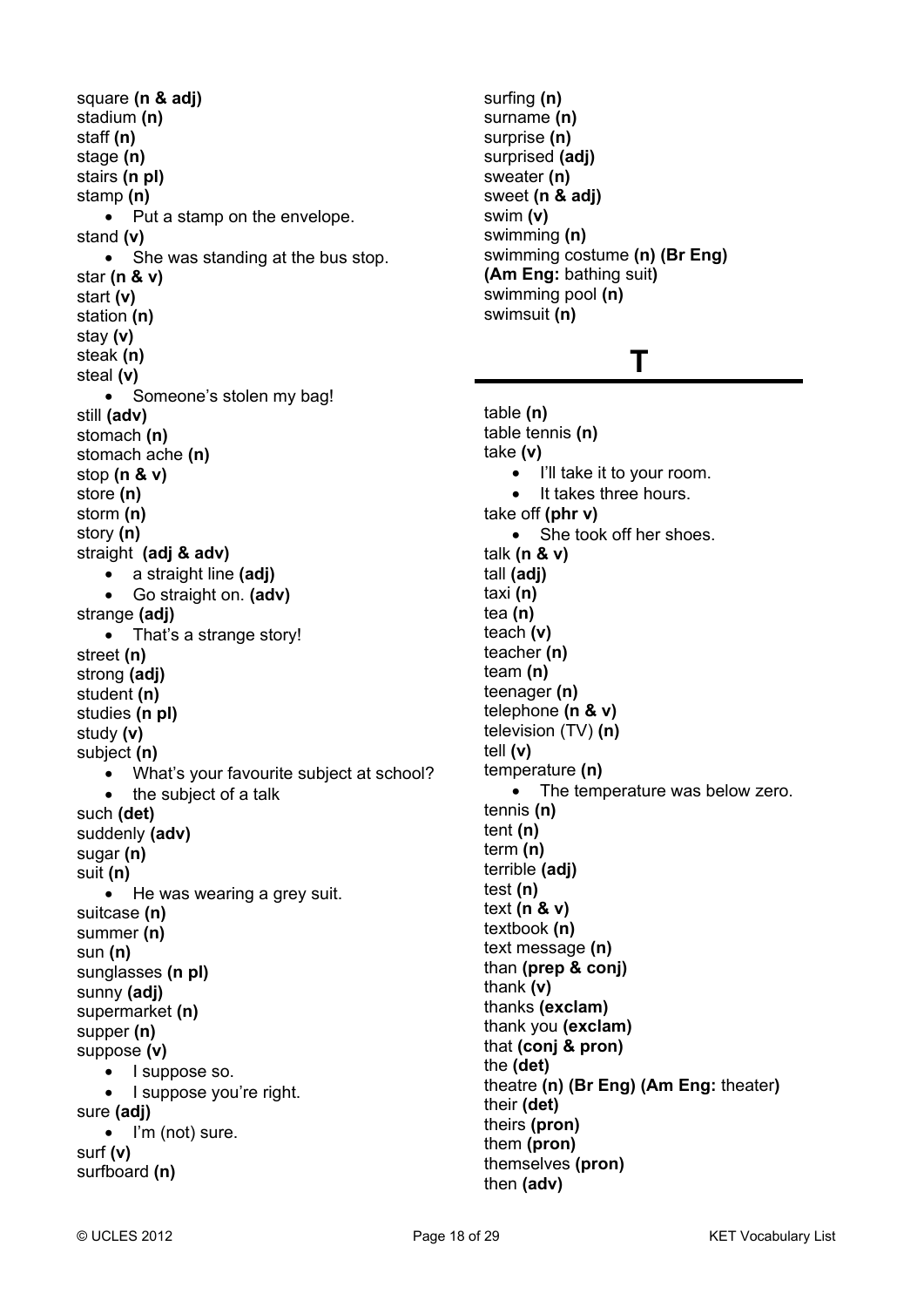there **(adv)** these **(det & pron)** they **(pron)**  thin **(adj)** thing **(n)** think **(v)** thirsty **(adj)** this **(det & pron)** those **(det & pron)** through **(prep)** throw **(v)**  thunderstorm **(n)** ticket **(n)**  tidy **(adj & v)**  tidy up **(v)**  tie **(n)**  tiger **(n)**  tights **(n pl)** till **(prep)** time **(n)**  timetable **(n)** tired **(adj)** to **(prep)**  toast **(n)** today **(n & adv)**  toe **(n)** together **(adv)** toilet **(n)** tomato **(n)** tomorrow **(n & adv)** tonight **(n & adv)** too **(adv)** tooth **(n)** toothbrush **(n)** top **(n)**  • the top of the page total **(adj & n)**  tour **(n)** tour guide **(n)** tourist **(n)** tourist information centre **(n)** towel **(n)** town **(n)** toy **(n)**  traffic **(n)** traffic light **(n)** train **(n)**  trainer **(n)**  • a pair of trainers tram **(n)** travel **(v)** tree **(n)** trip **(n)** trouble **(n)**  trousers **(n pl)** 

true **(adj)** try **(v)** try on **(phr v)** T-shirt **(n)** turn **(v)** turn off **(phr v)**  • Turn the gas off. turn on **(phr v)**  • Turn the heating on. twice **(adv)**  type **(n)**  tyre **(n) (Am Eng:** tire**)**

## **U**

umbrella **(n)**  uncle **(n)**  under **(prep)** underground **(n & adj)** understand **(v)**  unfortunately **(adj)**  unhappy **(n)** uniform **(n)** university **(n)** until **(prep)** unusual **(adj)** up **(prep & adv)**  upset **(adj)** upstairs **(adv)** us **(pron)** use **(v)** useful **(adj)** usual **(adj)**  usually **(adv)**

## **V**

v/versus **(prep)** • Manchester United v Liverpool variety **(n)**  various **(adj)**  vegetable **(n)** very **(adv)** video **(n)**  video game **(n)**  view **(n)** village **(n)** violin **(n)** visit **(v)** visitor **(n)**  vocabulary **(n)** volleyball **(n)**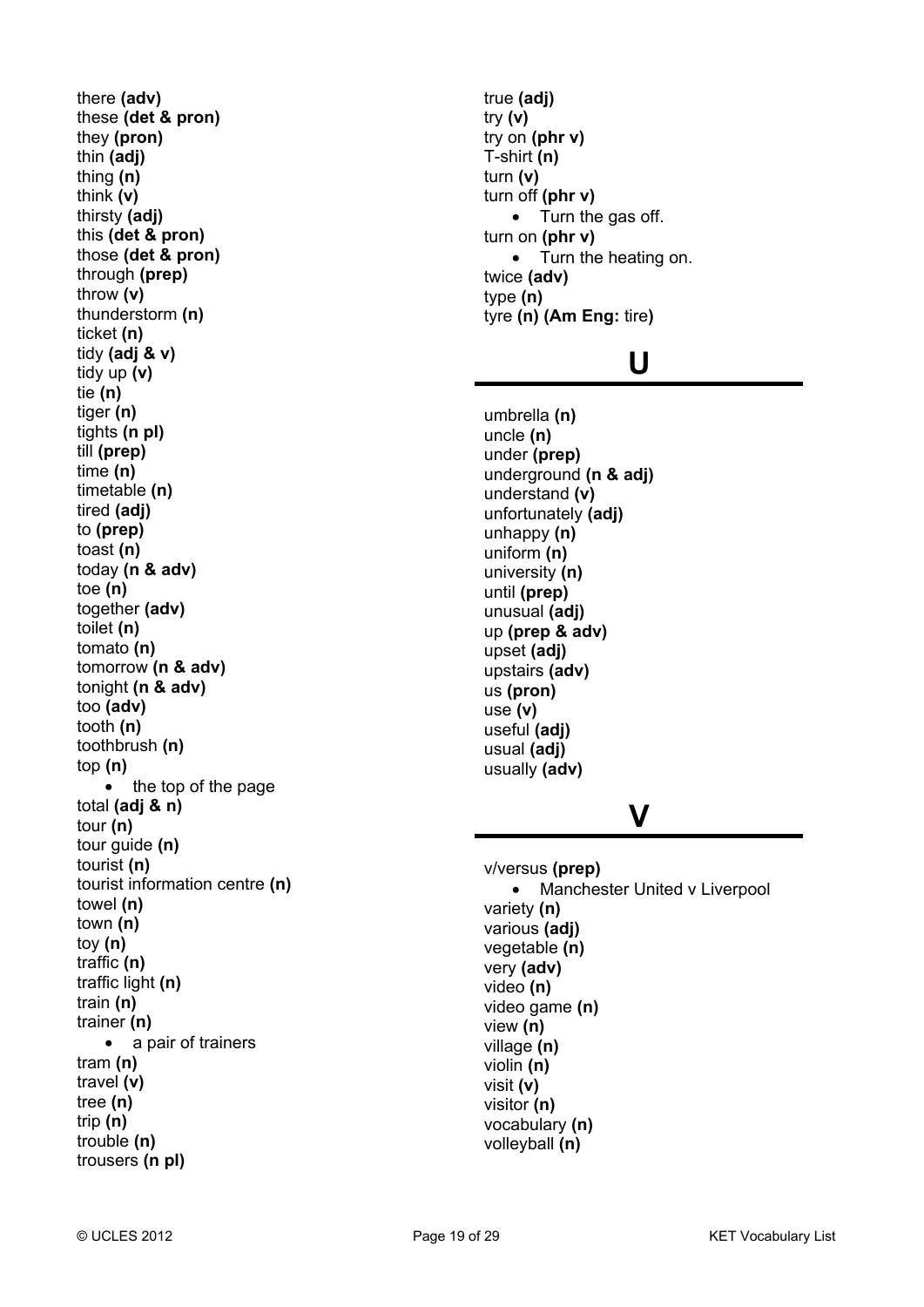wait **(v)** waiter **(n)**  waitress **(n)**  wake **(v)** wake up **(phr v)** walk **(v)**  walking **(n)**  wall **(n)** wallet **(n)**  want **(v)** warm **(adj)** wash **(v)**  washing machine **(n)**  washing-up **(n)** wash up **(phr v)** watch **(n & v)** water **(n)** way **(n)** • Do it this way. • one-way street • Is this the quickest way home? we **(pron)**  wear **(v)** weather **(n)**  web **(n)**  web page **(n)** website **(n)** week **(n)**  weekday **(n)** weekend **(n)** weekly **(adj & adv)** welcome **(adj & exclam)**  • You're welcome **(adj)**  • Welcome to London! **(exclam)** well **(adv & adj)**  well known **(adj)**  west **(n, adj & adv)** wet **(adj)** what **(det & pron)** wheel **(n)**  when **(adv)** where **(adv)** which **(det & pron)**  while **(conj)**  white **(adj)** who **(pron)** whole **(adj & n)**  • the whole world **(adj)** • the whole of July **(n)** why **(adv)**  wide **(adj)**  wife **(n)** wild **(adj)**  • wild animals

will ('ll) **(mv)** win **(v)**  wind **(n)** window **(n)** windsurfing **(n)**  windy **(adj)**  winner **(n)** winter **(n)** wish **(n)** • Best wishes. with **(prep)** without **(prep)** woman **(n)**  wonderful **(adj)**  wood **(n)**  wooden **(adj)** wool **(n)** word **(n)** work **(n & v)**  worker **(n)** world **(n)**  worried **(adj)**  worry **(v)**  worse **(adj)**  worst **(adj)**  would **(mv)**  wow **(exclam)** write **(v)** write down **(phr v)**  writer **(n)** writing **(n)** wrong **(adj) Y**  yeah **(exclam)** year **(n)** yellow **(adj)** yes **(adv)**  yesterday **(adv)** yet **(adv)** • Has he arrived vet? yog(h)urt **(n)** you **(pron)** young **(adj)** your **(det)** yours **(pron)**  yourself **(pron) Z**  zero **(n)**

zoo **(n)**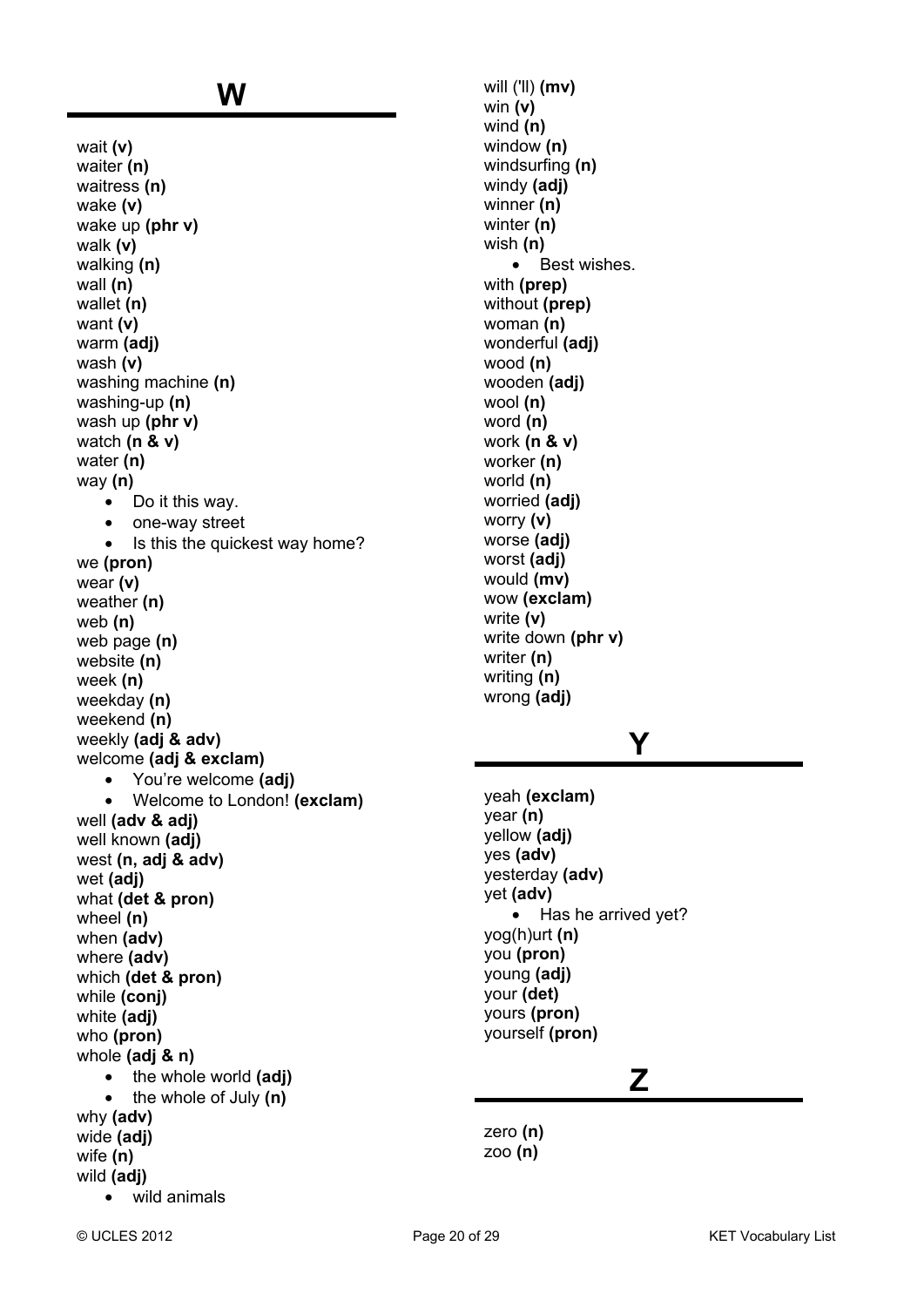#### **Appendix 1**

## **Word sets**

In addition to the words in the alphabetical list, KET and KET for Schools candidates are expected to know:

#### **Cardinal numbers**

one, two, three, etc. *to* one thousand

**Ordinal numbers**  first, second, third, fourth, etc. *to* thirty-first

**Days of the week**  Monday, Tuesday, etc.

**Months of the year**  January, February, etc.

**Seasons of the year**  spring, summer, autumn, winter

#### **Countries, languages and nationalities**

English-speaking countries and others, for example Brazil/Brazilian, Canada/Canadian, China/Chinese, France/French, Ireland/Irish, India/Indian, Italy/Italian, Spain/Spanish, etc.

#### **Continents**

Africa, Australia, North America, South America, Asia, Antarctica, Europe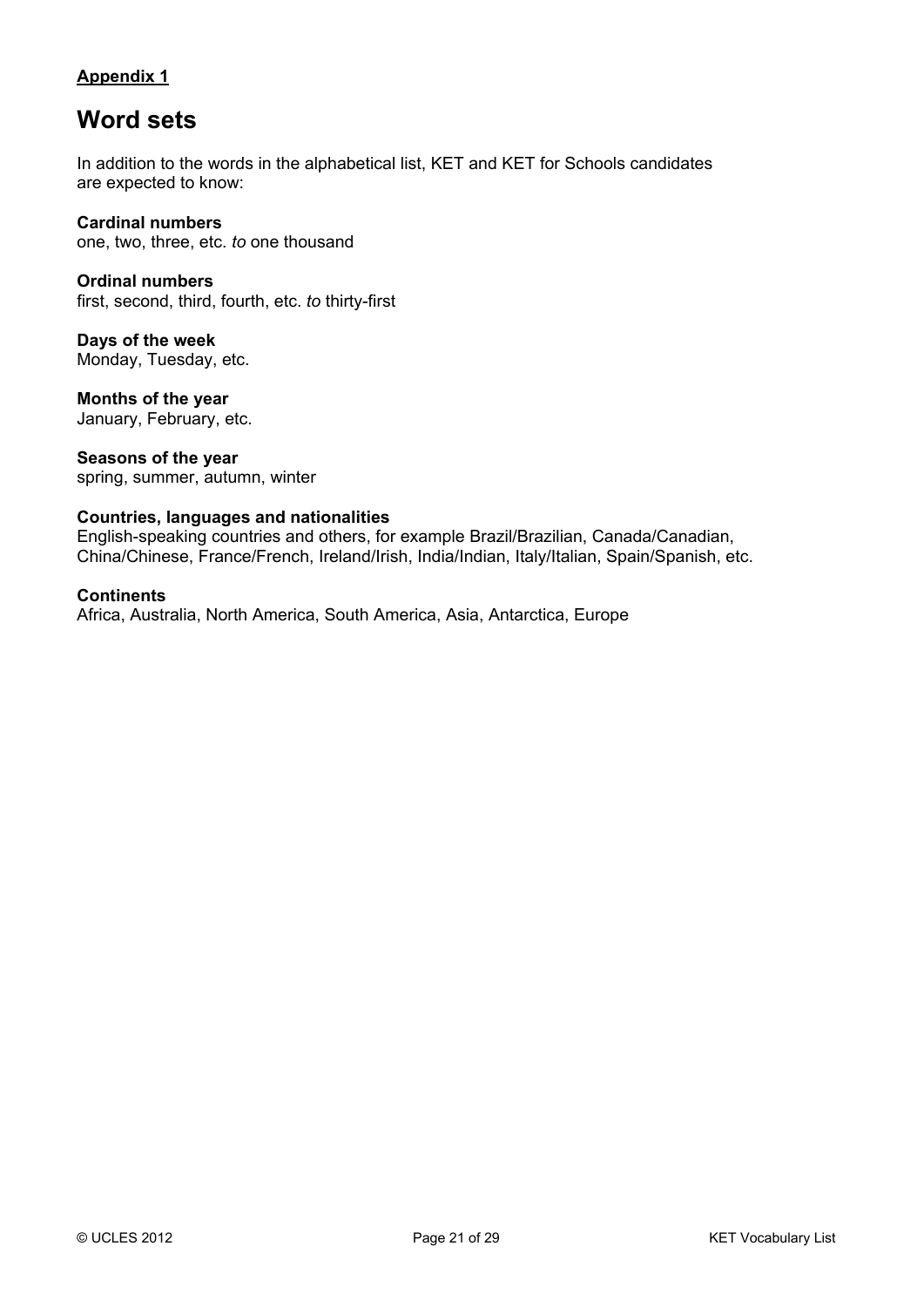#### **Appendix 2**

## **Topic Lists**

## **Appliances**

| camera         | DVD (player) | laptop         | telephone       |
|----------------|--------------|----------------|-----------------|
| CD (player)    | electric     | lights         | television / TV |
| cell phone     | electricity  | mobile (phone) | video           |
| clock          | fridge       | MP3 player     | washing machine |
| computer       | gas          | PC.            |                 |
| cooker         | heating      | phone          |                 |
| digital camera | lamp         | radio          |                 |

#### **Clothes and Accessories**

| bag<br>bathing suit<br>belt<br>blouse<br>boot<br>bracelet                 | fashion<br>glasses<br>glove<br>handbag<br>hat<br>jacket                      | raincoat<br>ring<br>scarf<br>shirt<br>shoes<br>shorts                         | tights<br>trainers<br>trousers<br>try on $(v)$<br>T-shirt<br>umbrella |
|---------------------------------------------------------------------------|------------------------------------------------------------------------------|-------------------------------------------------------------------------------|-----------------------------------------------------------------------|
| cap<br>chain<br>clothes<br>coat<br>costume (swimming)<br>dress<br>earring | jeans<br>jewellery / jewelry<br>jumper<br>kit<br>necklace<br>pocket<br>purse | skirt<br>suit<br>sunglasses<br>sweater<br>swimming costume<br>swimsuit<br>tie | uniform<br>wallet<br>watch<br>wear $(v)$                              |
| <b>Colours</b>                                                            |                                                                              |                                                                               |                                                                       |
| black<br>blue<br>brown<br>dark                                            | golden<br>green<br>grey<br>light                                             | orange<br>pale<br>pink<br>purple                                              | red<br>white<br>yellow                                                |

#### **Communication and Technology**

| digital             | laptop (computer) | screen            |
|---------------------|-------------------|-------------------|
| digital camera      | mobile (phone)    | software          |
| dot                 | mouse             | talk              |
| download (n & v)    | MP3 player        | telephone         |
| DVD (player)        | net               | text ( $n \& v$ ) |
| email ( $n$ & $v$ ) | online            | video             |
| envelope            | PC.               | web               |
| file                | photograph        | web page          |
| information         | photography       | website           |
| internet            | phone             |                   |
| keyboard            | printer           |                   |
|                     |                   |                   |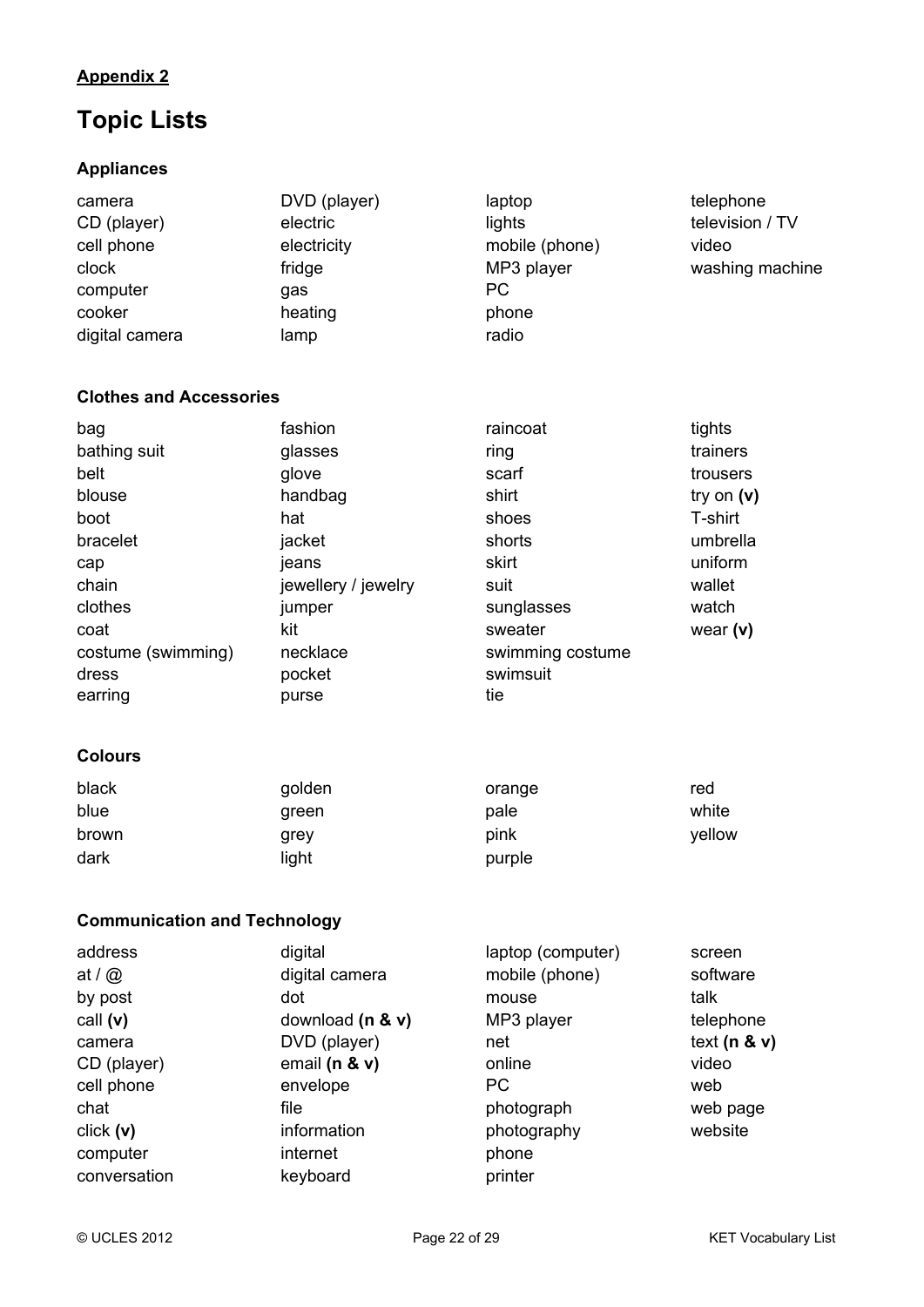#### **Documents and Texts**

| ad / advertisement<br>article<br>bill<br>book<br>card<br>comic                                                                                                                                                      | diary<br>diploma<br>email<br>form<br>letter<br>licence                                                                                                                                                 | magazine<br>menu<br>message<br>newspaper<br>note<br>notebook                                                                                                                                                            | passport<br>postcard<br>project<br>text ( $n \& v$ )<br>textbook<br>ticket                                                                                                                                   |
|---------------------------------------------------------------------------------------------------------------------------------------------------------------------------------------------------------------------|--------------------------------------------------------------------------------------------------------------------------------------------------------------------------------------------------------|-------------------------------------------------------------------------------------------------------------------------------------------------------------------------------------------------------------------------|--------------------------------------------------------------------------------------------------------------------------------------------------------------------------------------------------------------|
| <b>Education</b>                                                                                                                                                                                                    |                                                                                                                                                                                                        |                                                                                                                                                                                                                         |                                                                                                                                                                                                              |
| advanced<br>beginner<br>biology<br>blackboard<br>board<br>book<br>bookshelf<br>chemistry<br>class<br>classmate<br>classroom<br>clever<br>coach<br>college                                                           | course<br>desk<br>dictionary<br>diploma<br>eraser<br>exam(ination)<br>geography<br>history<br>homework<br>information<br>instructions<br>know<br>language<br>learn                                     | lesson<br>level<br>library<br>mark<br>maths/mathematics<br>note<br>physics<br>practice (n)<br>practise (v)<br>project<br>pupil<br>read<br>remember<br>rubber                                                            | ruler<br>school<br>science<br>student<br>studies<br>study (v)<br>subject<br>teach<br>teacher<br>term<br>test $(n)$<br>university                                                                             |
| <b>Entertainment and Media</b>                                                                                                                                                                                      |                                                                                                                                                                                                        |                                                                                                                                                                                                                         |                                                                                                                                                                                                              |
| act<br>actor<br>adventure<br>advertisement<br>art<br>article<br>board game<br>book<br>card<br>cartoon<br>CD (player)<br>chess<br>cinema<br>classical (music)<br>competition<br>concert<br>dance $(n & v)$<br>dancer | draw<br>drawing<br>disco<br>drum<br>DVD (player)<br>exhibition<br>festival<br>film $(n & v)$<br>fun<br>go out<br>group<br>guitar<br>hip hop<br>instrument<br>keyboard<br>laugh<br>listen to<br>look at | magazine<br>MP3 player<br>museum<br>music<br>musician<br>news<br>newspaper<br>opera<br>paint (v)<br>painter<br>photograph<br>photographer<br>photography<br>piano<br>picture<br>play (n)<br>pop (music)<br>practice (n) | practise $(v)$<br>programme<br>project<br>radio<br>read $(v)$<br>rock (concert)<br>screen (n)<br>show $(n)$<br>sing<br>singer<br>song<br>television / TV<br>theatre<br>ticket<br>video (game)<br>watch $(v)$ |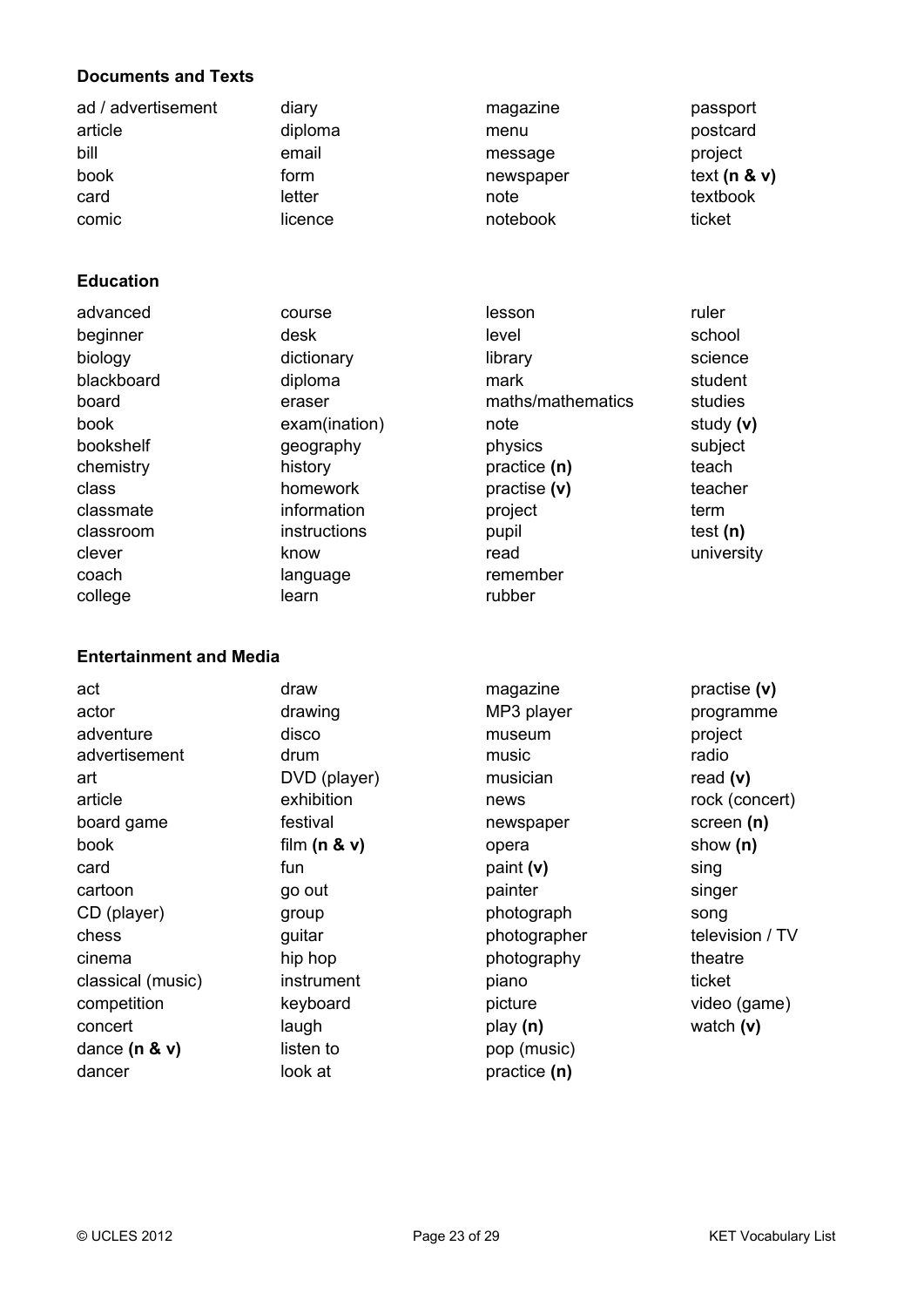## **Family and Friends**

| aunt                  | girl            | group          | mum(my)            |
|-----------------------|-----------------|----------------|--------------------|
| boy                   | grandchild      | guest          | neighbour          |
| brother               | grand(d)ad      | guy            | parent             |
| child                 | granddaughter   | husband        | pen-friend         |
| cousin                | grandfather     | love $(n & v)$ | sister             |
| dad(dy)               | grandma         | married        | son                |
| daughter              | grandmother     | <b>Miss</b>    | surname            |
| family                | grandpa         | mother         | teenager           |
| father                | grandparent     | Mr             | uncle              |
| friend                | grandson        | <b>Mrs</b>     | wife               |
| friendly              | granny          | Ms             |                    |
| <b>Food and Drink</b> |                 |                |                    |
| apple                 | chocolate       | ice            | plate              |
| bake                  | coffee          | ice cream      | potato             |
| banana                | cola            | jam            | rice               |
| barbecue              | $\cosh(n \& v)$ | juice          | roast ( $v$ & adj) |
| biscuit               | cooker          | kitchen        | salad              |
| boil                  | cream           | knife          | salt               |
| boiled                | cup             | lemon          | sandwich           |
| bottle                | curry           | lemonade       | sauce              |
| bowl                  | cut(n)          | lunch          | sausage            |
| box                   | dessert         | main course    | slice (n)          |
| bread                 | dinner          | meal           | snack $(n)$        |
| break $(n)$           | dish(n)         | meat           | soup               |
| breakfast             | drink           | melon          | steak              |
| burger                | eat             | menu           | sugar              |
| butter                | egg             | milk           | sweet (n & adj)    |
| cafe/café             | fish            | mineral water  | tea                |
| cafeteria             | food            | mushroom       | thirsty            |
| cake                  | fork            | oil            | toast              |
| can $(n)$             | fridge          | omelette       | tomato             |
| candy                 | fried           | onion          | vegetable          |
| carrot                | fruit           | orange         | waiter             |
| cereal                | garlic          | pasta          | waitress           |
| cheese                | glass           | pear           | wash up            |
| chef                  | grape           | pepper         | yog(h)urt          |
| chicken               | grilled         | picnic         |                    |
| chilli                | honey           | piece of cake  |                    |
| chips                 | hungry          | pizza          |                    |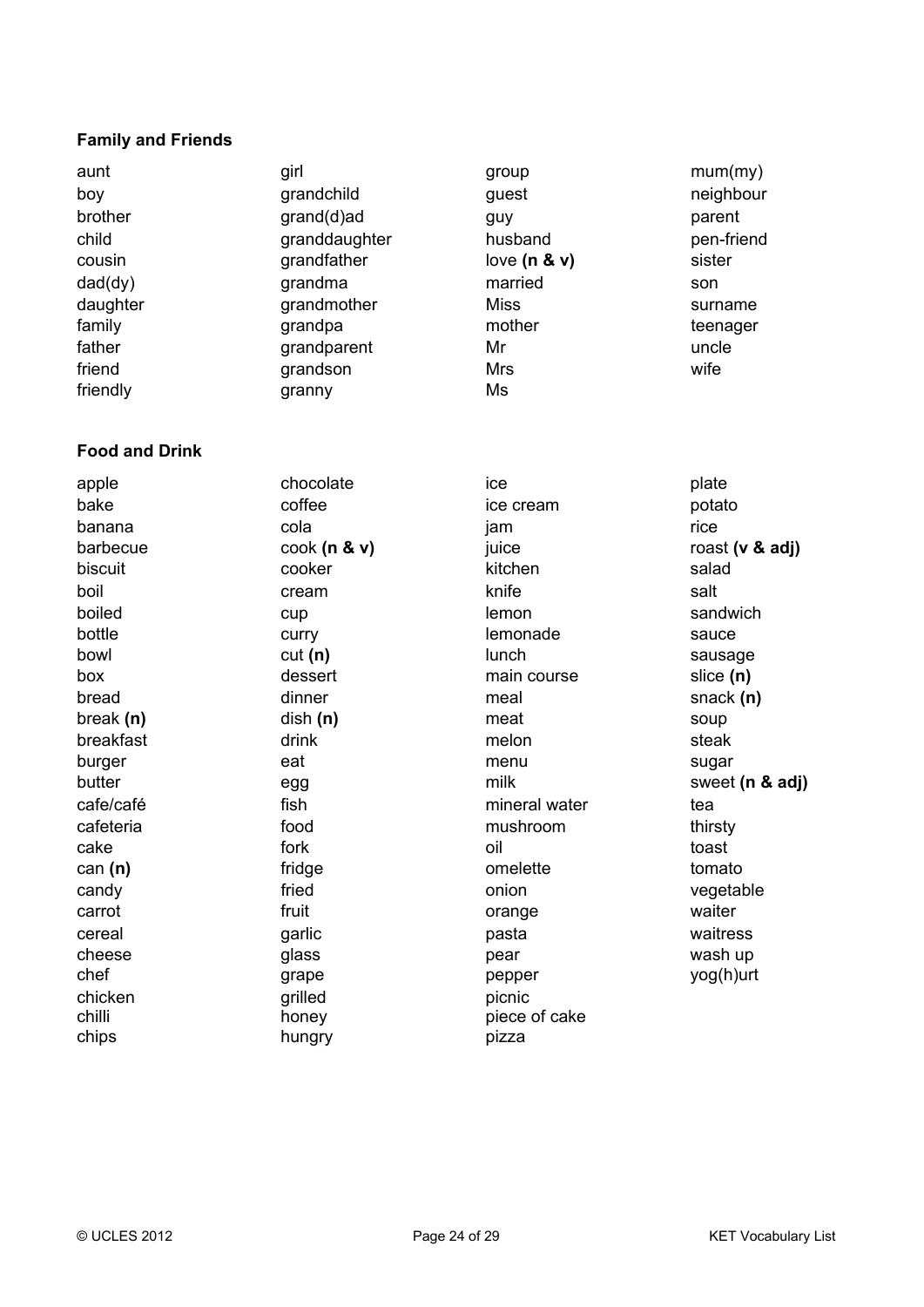#### **Health, Medicine and Exercise**

| accident          | cut (v)    | foot       | pain       |
|-------------------|------------|------------|------------|
| ambulance         | danger     | hair       | problem    |
| appointment       | dangerous  | hand       | rest(n)    |
| arm               | dead       | head       | run        |
| baby              | dentist    | health     | sick       |
| back              | die        | hear $(v)$ | soap       |
| bandage           | doctor     | heart      | stomach    |
| blood             | Dr         | hospital   | stomach a  |
| body              | ear        | hurt $(v)$ | swim       |
| brain             | exercise   | ill        | temperatu  |
| break $(v)$       | eye        | leg        | tired      |
| check (v)         | face       | lie down   | tooth      |
| chemist           | fall $(v)$ | medicine   | toothache  |
| clean (adj $& v)$ | feel $(v)$ | neck       | toothbrush |
| cold (n)          | finger     | nose       | walk       |
| comb(n)           | fit        | nurse      | well (adj) |
|                   |            |            |            |

# dangerous hand rest (n) back die hear **(v)** soap

Dr hospital stomach ache exercise ill ill temperature feel (v) **heel** neck toothbrush

#### **Hobbies and Leisure**

| barbecue | CD (player)     | guitar     | musician             |
|----------|-----------------|------------|----------------------|
| beach    | club            | hobby      | paint ( $n \& v$ )   |
| bicycle  | collect (v)     | holidays   | park                 |
| bike     | computer        | join       | party                |
| book     | dance $(n & v)$ | magazine   | photograph $(n & v)$ |
| camera   | draw            | member     | picnic               |
| camp     | DVD (player)    | MP3 player | quiz                 |
| camping  | festival        | museum     | tent                 |
| campsite | go out          | music      | video game           |

#### **House and Home**

| address   | computer     | garage      | refrigerator |
|-----------|--------------|-------------|--------------|
| apartment | cooker       | garden      | roof         |
| armchair  | cupboard     | gas         | room         |
| bath(tub) | curtain      | gate        | safe (adj)   |
| bathroom  | desk         | hall        | shelf        |
| bed       | dining room  | heating     | shower       |
| bedroom   | door         | home        | sink         |
| blanket   | downstairs   | house       | sitting room |
| bookcase  | drawer       | key         | sofa         |
| bookshelf | DVD (player) | kitchen     | stay $(v)$   |
| bowl      | entrance     | lamp        | toilet       |
| box       | flat $(n)$   | light       | towel        |
| carpet    | floor        | live $(v)$  |              |
| chair     | fridge       | living room |              |
| clock     | furniture    | pillow      |              |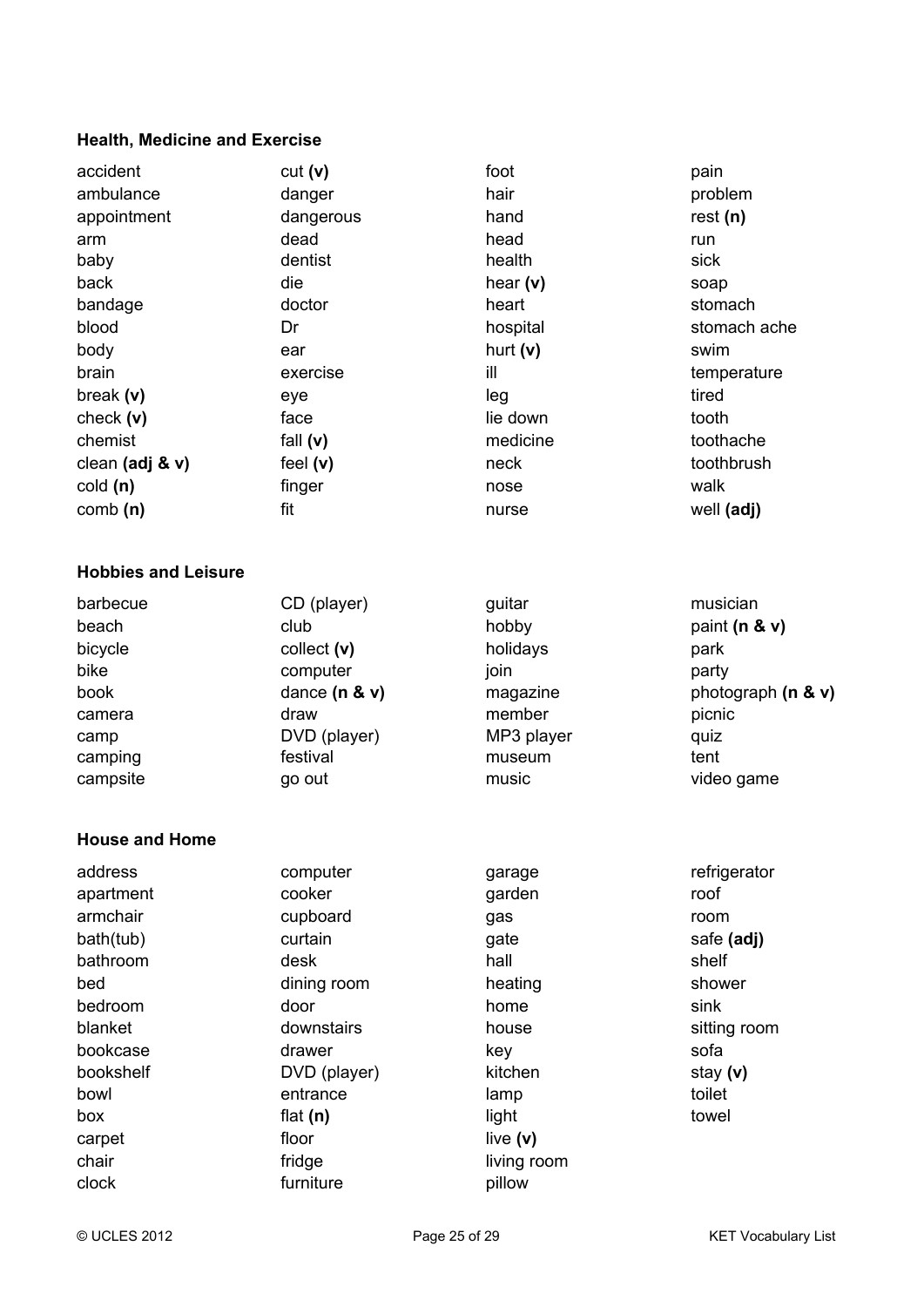#### **Measurements**

| centimetre / centimeter | hour                   | minute      | week |
|-------------------------|------------------------|-------------|------|
| day                     | kilo(gram[me])/kg      | moment      | vear |
| degree                  | kilometre/km/kilometer | quarter     |      |
| $gram$ (me)             | litre / liter          | second      |      |
| half                    | metre / meter          | temperature |      |

#### **Personal Feelings, Opinions and Experiences (adjectives)**

| able                     | difficult        | kind     | soft          |
|--------------------------|------------------|----------|---------------|
| afraid                   | excellent        | lovely   | sorry         |
| alone                    | famous           | lucky    | special       |
| amazing                  | fast             | married  | strange       |
| angry                    | favourite        | modern   | strong        |
| bad                      | fine             | nice     | sure          |
| beautiful                | free             | noisy    | sweet         |
| better                   | friendly         | old      | tall          |
| big                      | funny            | pleasant | terrible      |
| bored                    | good             | poor     | tired         |
| boring                   | great            | pretty   | unhappy       |
| brave                    | happy            | quick    | useful        |
| brilliant                | hard             | quiet    | well          |
| busy                     | heavy            | ready    | worried       |
| careful                  | high             | real     | wrong         |
| clear                    | hungry           | rich     | young         |
| clever                   | important        | right    |               |
| cool                     | interested       | slow     |               |
| different                | interesting      | small    |               |
| <b>Places: Buildings</b> |                  |          |               |
| apartment (building)     | college          | hospital | school        |
| bank                     | department store | hotel    | shop          |
| block                    | disco            | house    | sports centre |
| bookshop                 | elevator         | library  | stadium       |
| bookstore                | entrance         | lift     | supermarket   |
| building                 | exit             | museum   | swimming pool |

cafe/café **factory** factory **office** theatre cafeteria **flat** flat pharmacy university

castle cast garage police station cathedral grocery store post office cinema **guest-house** railway station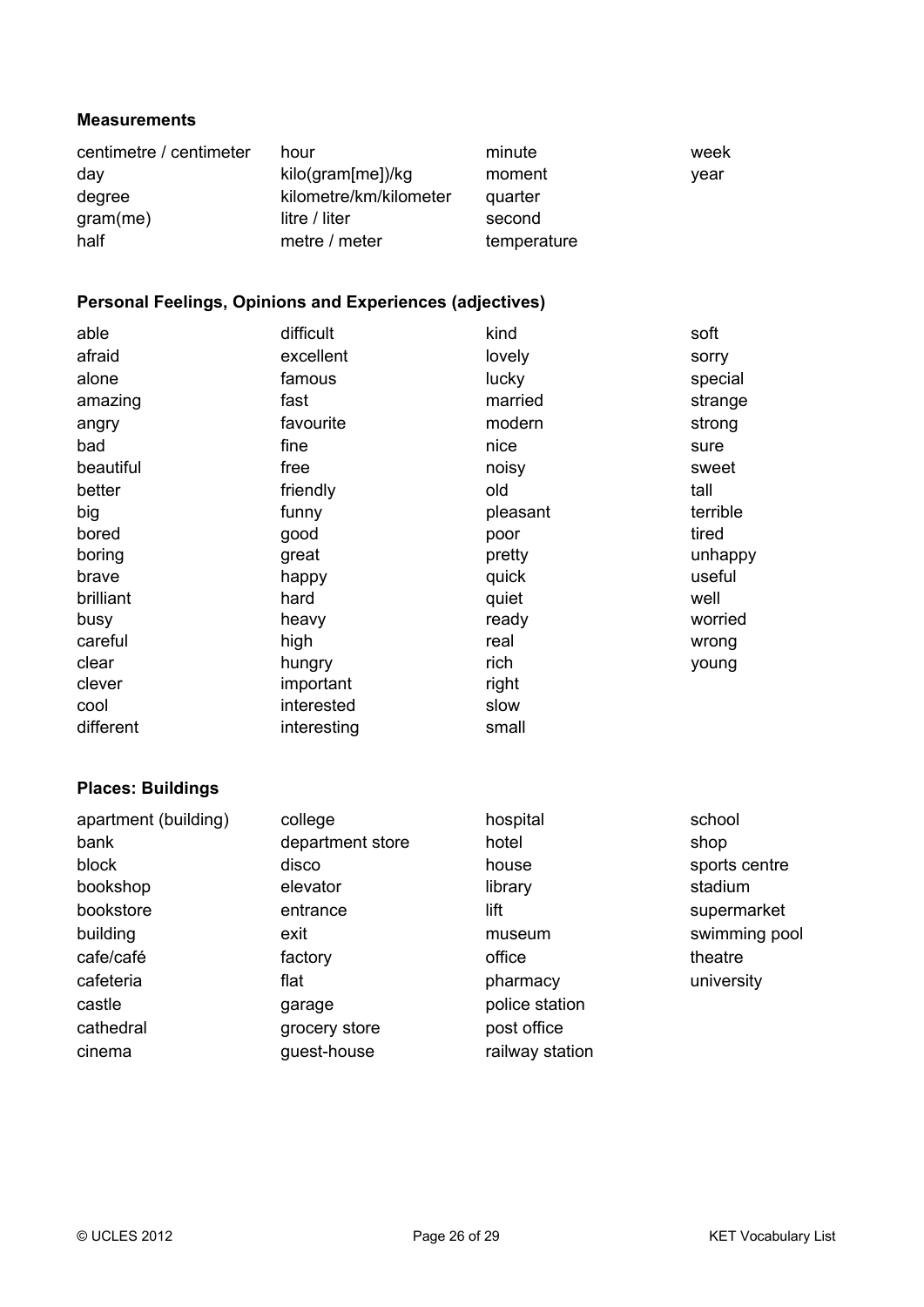#### **Places: Countryside**

| rainforest<br>island<br>farm<br>lake<br>river<br>field<br>mountain<br>sea | beach<br>campsite |  | railway | village<br>wood |
|---------------------------------------------------------------------------|-------------------|--|---------|-----------------|
|---------------------------------------------------------------------------|-------------------|--|---------|-----------------|

## **Places: Town and City**

| airport     | city centre | petrol station | station        |
|-------------|-------------|----------------|----------------|
| bridge      | corner      | playground     | street         |
| bus station | market      | road           | town           |
| bus stop    | motorway    | roundabout     | underground    |
| car park    | park        | square         | Z <sub>0</sub> |

#### **Services**

| bank        | doctor  | petrol station | theatre             |
|-------------|---------|----------------|---------------------|
| cafe / café | garage  | post office    | tourist information |
| cafeteria   | hotel   | restaurant     |                     |
| cinema      | library | sports centre  |                     |
| dentist     | museum  | swimming pool  |                     |

## **Shopping**

| ad / advertisement  | cheque           | expensive        | shop           |
|---------------------|------------------|------------------|----------------|
| assistant           | close $(v)$      | for sale         | shop assistant |
| bill                | closed           | open $(v & adj)$ | shopper        |
| bookshop            | cost(n & v)      | pay (for)        | shopping       |
| buy $(v)$           | credit card      | penny            | spend          |
| cash ( $n$ & $v$ )  | customer         | pound            | store          |
| cent                | department store | price            | supermarket    |
| change ( $n \& v$ ) | dollar           | receipt          | try on         |
| cheap               | euro             | rent             |                |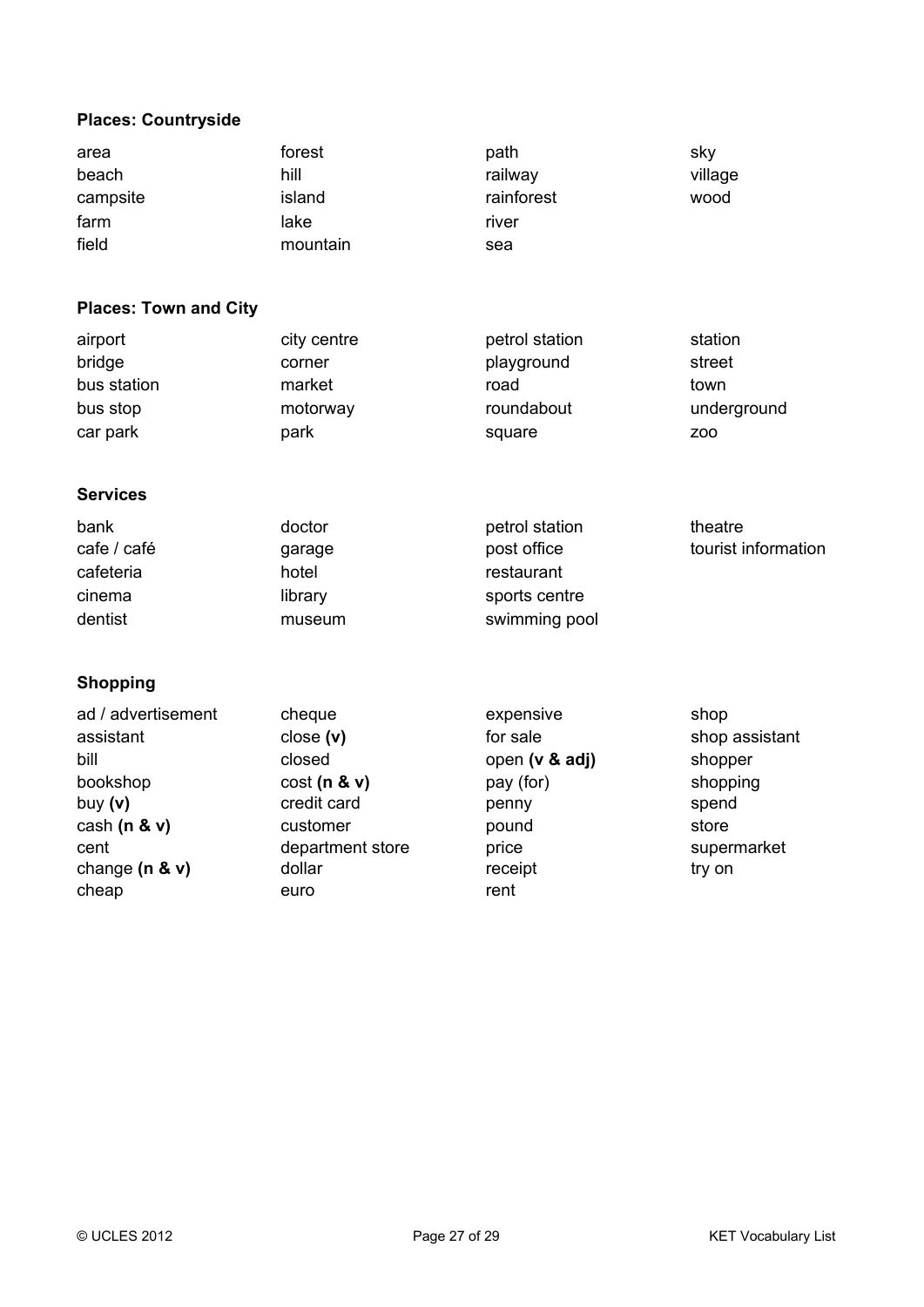#### **Sport**

ball ball football football riding swimming badminton **contract of the football player** rugby **contract and struggler** swimming costume baseball game game run (v) swimming pool basketball sailing sailing swimsuit bat golf golf sea table tennis bathing suit **hockey** skate (v) team beach kit kit skateboard **(n)** tennis bicycle luck luck ski (v) ski (v) tennis player bike member skiing throw (v) boat **play** (v) **boat health play** (v) **boat health health c health health health health health health health health health health health health health health health health healt** catch (v) **player** snowboarding tired climb **(v)** pool **(n)** soccer trainers club practice **(n)** sport(s) v / versus coach (n) **practise (v) practise (v) sports centre** volleyball competition **prize** prize stadium walk (v) cricket race (n & v) **surf** watch (v) cycling and racket surfboard win (v) enter (a competition) rest (n & v) **surfboarding** windsurfing fishing ride (n & v) swim winner

#### **The Natural World**

| air         | fire   | moon     | spring |
|-------------|--------|----------|--------|
| autumn      | flower | mountain | star   |
| beach       | forest | north    | summer |
| bee         | grass  | plant    | tree   |
| country     | grow   | rabbit   | water  |
| countryside | hill   | river    | west   |
| desert      | hot    | sea      | winter |
| east        | ice    | sky      | wood   |
| explorer    | island | south    | wool   |
| field       | lake   | space    | world  |

#### **Time**

| afternoon   | evening            | morning           | tonight       |
|-------------|--------------------|-------------------|---------------|
| a.m./p.m.   | half (past)        | night             | week          |
| appointment | holidays           | noon              | weekday       |
| autumn      | hour               | o'clock           | weekend       |
| birthday    | January - December | past              | weekly        |
| calendar    | meeting            | quarter (past/to) | winter        |
| century     | midnight           | second            | working hours |
| clock       | minute             | spring            | year          |
| daily       | moment             | summer            | yesterday     |
| date        | Monday - Sunday    | time              |               |
| day         | month              | today             |               |
| diary       | monthly            | tomorrow          |               |